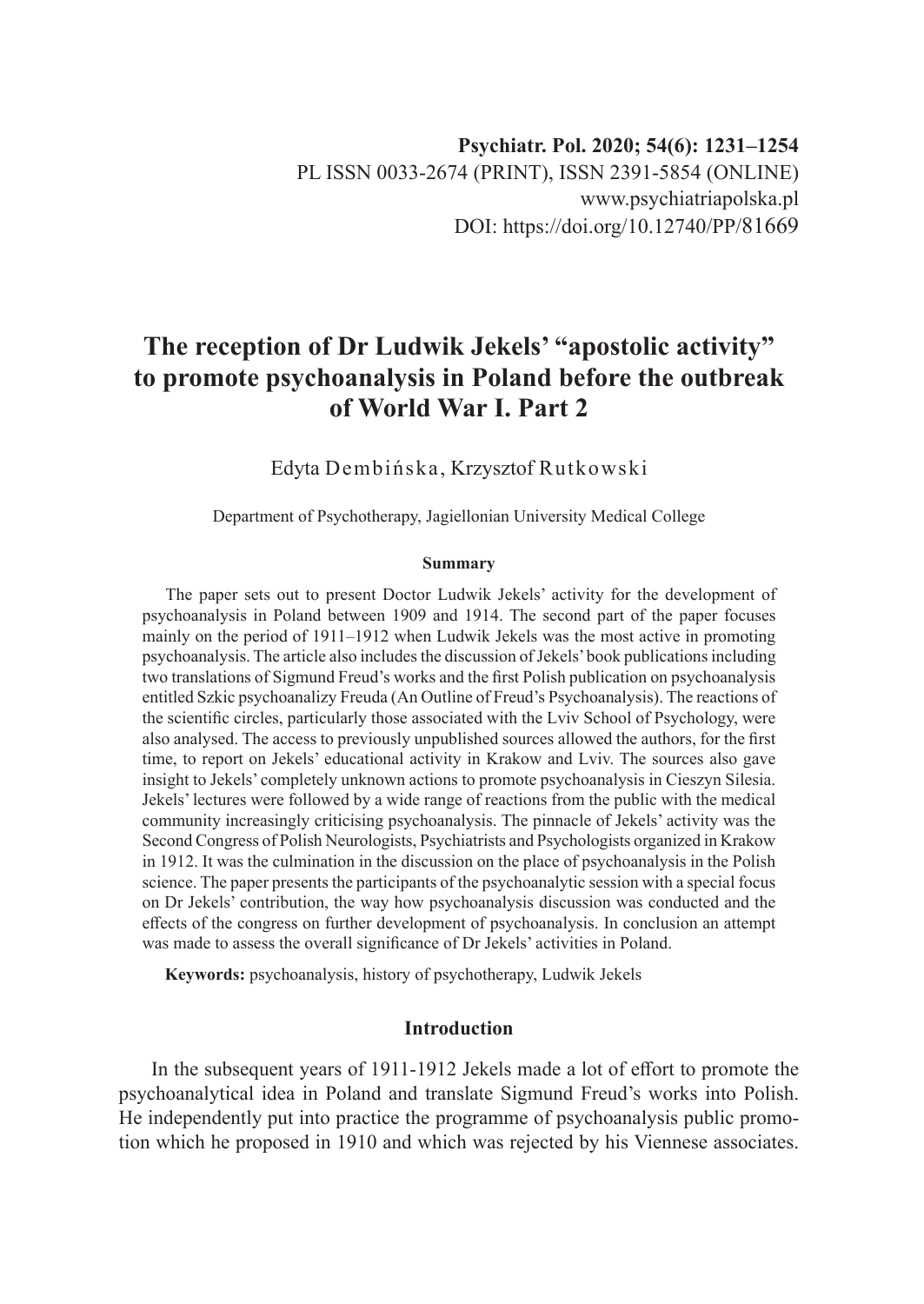Due to his activities related to psychoanalysis he stayed on a temporary basis in Krakow at the then Kilińskiego Street 17 [1] (since 1912 the street has been called al. Słowackiego). At that time the area was very popular with the artists of Krakow e.g. Stanisław Wyspiański and Stanisław Przybyszewski lived there. It was a prestigious neighbourhood which was the fastest growing construction investment area in the very centre of Krakow.

# **The publication of Freud's "Five Lectures on Psychoanalysis" translation and its reception**

In April 1911 the Polish translation of the book "Five Lectures on Psychoanalysis" was published. These were lectures delivered by Freud at Clark University in the United States [2]. Thus, Jekels became a translator of Sigmund Freud's work which was first published in the Polish language. Considering the importance of the event, the choice of work for the publication could not have been accidental. Freud's lectures included in the "Five Lectures on Psychoanalysis" were addressed to laymen and they were written in a very accessible manner. Their publication could have increased the general interest in psychoanalysis in wider social circles which were not limited solely to physicians and psychologists. Jekels specified the motives for the publication of the work in its introduction: "The translation (...) aims to draw attention of our society members who have a deeper need for causality to this scientific field which is partly unknown and partly underrated" [2, p. 1]*.* Jekels also posted a copy of the book to Freud who expressed his contentment in a letter dated 7<sup>th</sup> April 1911: "My deepest gratitude for the introduction to the Polish literature which I received yesterday. Regrettably, I could not read anything more than the preface which is not only brief but also laudatory"<sup>1</sup> [3]. Freud's effort to read the preface in Polish suggests his contentment. Freud also wrote that: "Let us see whether that land (Poland) will turn out to be more accessible than the German one"<sup>2</sup> [3]. This statement additionally supports the argument that the publication was one of the initiatives to get Polish people interested in psychoanalysis.

The book was generally well received by literary and psychological critics. In May 1911 the publication was reported in "Ruch Filozoficzny" (a journal for philosophers, psychologists and teachers published in Lviv) [4] and "Nowa Reforma" (Krakow daily) [5] but the report was not accompanied by any additional commentary. The first review of the work was published only in 1912. The reviewer, Dr Bronisław Bandrowski, who was a Polish philosopher and psychologist working as a pre-secondary school teacher in Lviv, wrote about "the heated debate on psychoanalysis which is currently under way" [6, p. 125]. He pointed out to the strong social interest in psychoanalysis and the discussion around it which was not only limited to professional circles. The reviewer appreciated Jekels' selection emphasising that "a series of lectures in which Freud

Ibid.

<sup>1</sup> Translated from German into Polish by Grażyna and Gregor Glodek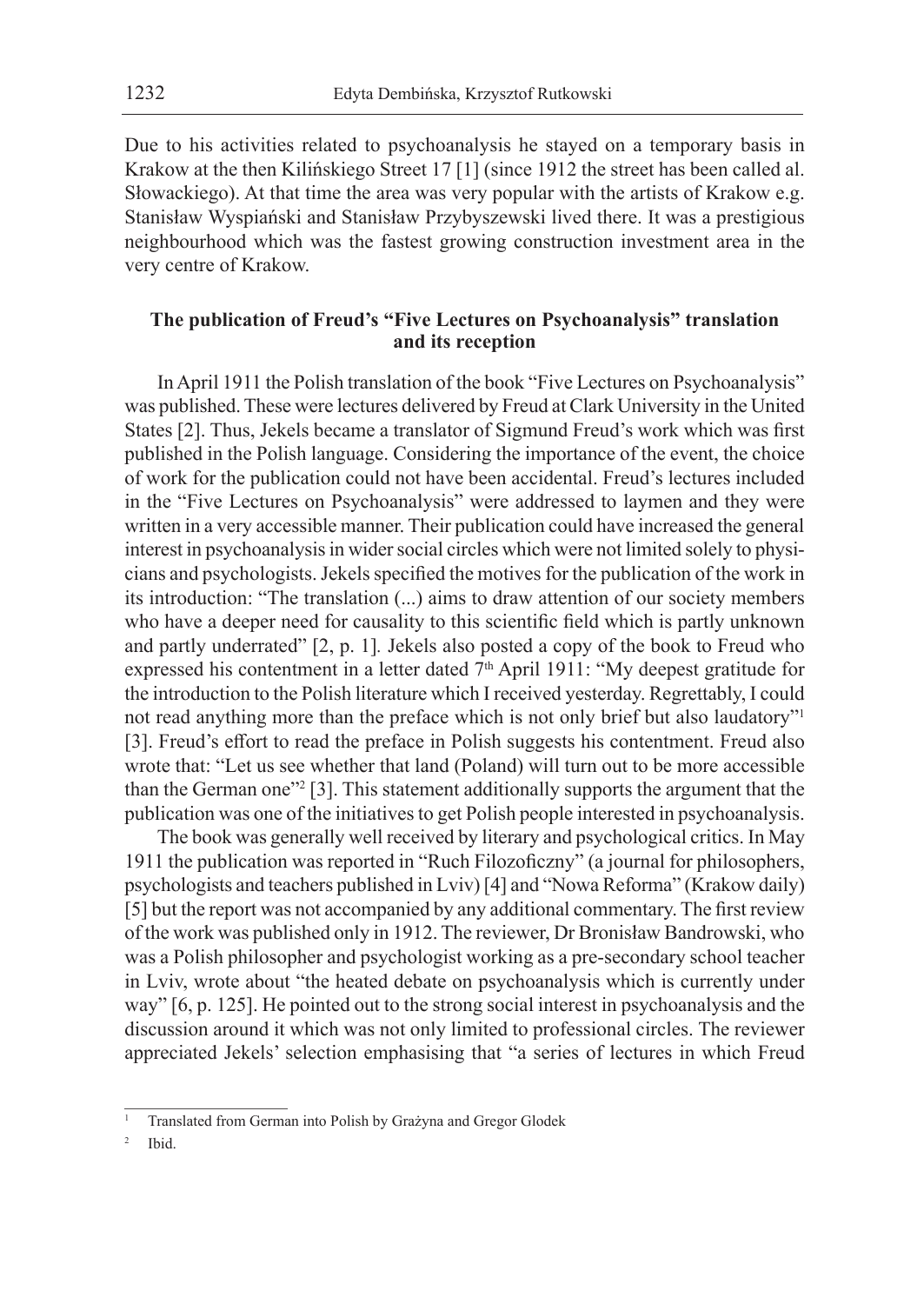himself presented his views in a concise and popular manner can ideally be used to familiarise the intelligent audience with it" [6, p. 125]. He also praised the quality of the translation which resulted in "the book being read in an easy and interesting fashion" [6, p. 126]. He made several critical observations related to the terminology used. Curiously enough, he was not fond of using the term "trauma" and "psychological trauma" which is a completely natural term nowadays. Bandrowski belonged to the Lviv School of Psychology (also known as Lviv-Warsaw School) centred around prof. Kazimierz Twardowski. He was the only school representative who was favourable towards psychoanalysis. Probably Bandrowski's positive attitude stemmed from his interest in experimental psychology and the knowledge of foreign publications related to psychoanalysis i.a. articles published in "American Journal of Psychology". Bandrowski also had the opportunity to meet C. G. Jung directly when he heard his lecture on child psychoanalysis at the First International Pedagogical Congress in Brussels in 1911 [7]. Bandrowski gained so much interest in psychoanalysis that on  $8<sup>th</sup>$  June 1912 he made a presentation "On Psychoanalysis from a Psychological Standpoint" at the gathering of the Polish Philosophical Society in Lviv [8]. Unlike other Lviv philosophers e.g. Adam Stögbauer or Stefan Błachowski who accused psychoanalysis of scientific deficiencies, he argued: "Psychoanalytic theories generally withstand the test of postulates that need to be put forward by all hypotheses" [8].

In 1913 in the monthly "Biblioteka Warszawska" a very flattering book summary was published [9]. The author, Wacław Dunin, who was a Warsaw lawyer and journalist, reiterated the role of Jekels' translation on the promotion of psychoanalysis, "a movement little known in our country" [9, p. 377]. The conclusion was also favourable towards psychoanalysis: "In a neurotic century like ours and in a society where neurosis is making frightening progress, a work on psychoanalysis which sheds a new light on that field may bring a significant advantage" [9, p. 379].

A brief note on the publication was made in 1911 in "Zentralblatt für Psychoanalyse" [10], which was one of the leading psychoanalytic journals with a distinctly didactic nature. The challenging task which Jekels had to face of "translating very complex psychoanalytical terminology into a foreign language" [10] was emphasised in the note. The reviewer, Bernhard Dattner, claimed that Jekels coped perfectly with the task.

A completely different view was presented by Adam Stögbauer who was a Polish philosopher and psychologist employed at the University of Lviv Library. He also represented the Lviv School of Psychology. In the paper "From the Way to Secrets of a Soul" published in February 1912 he presented the premises of the psychoanalytic theory on the basis of Jekels' translated work [11-13]. He expressed not a very positive view on psychoanalysis itself with a caveat that it was created by physicians and "because of that it suffers from a purely theoretical elaboration of the concept" [11]. He wrote: "As we mentioned already, psychoanalysis as a theory presents serious deficiencies. It is rather the first provisional generalisation of experience gained and experiments done still with gaps, arbitrariness and ambiguity. I also think that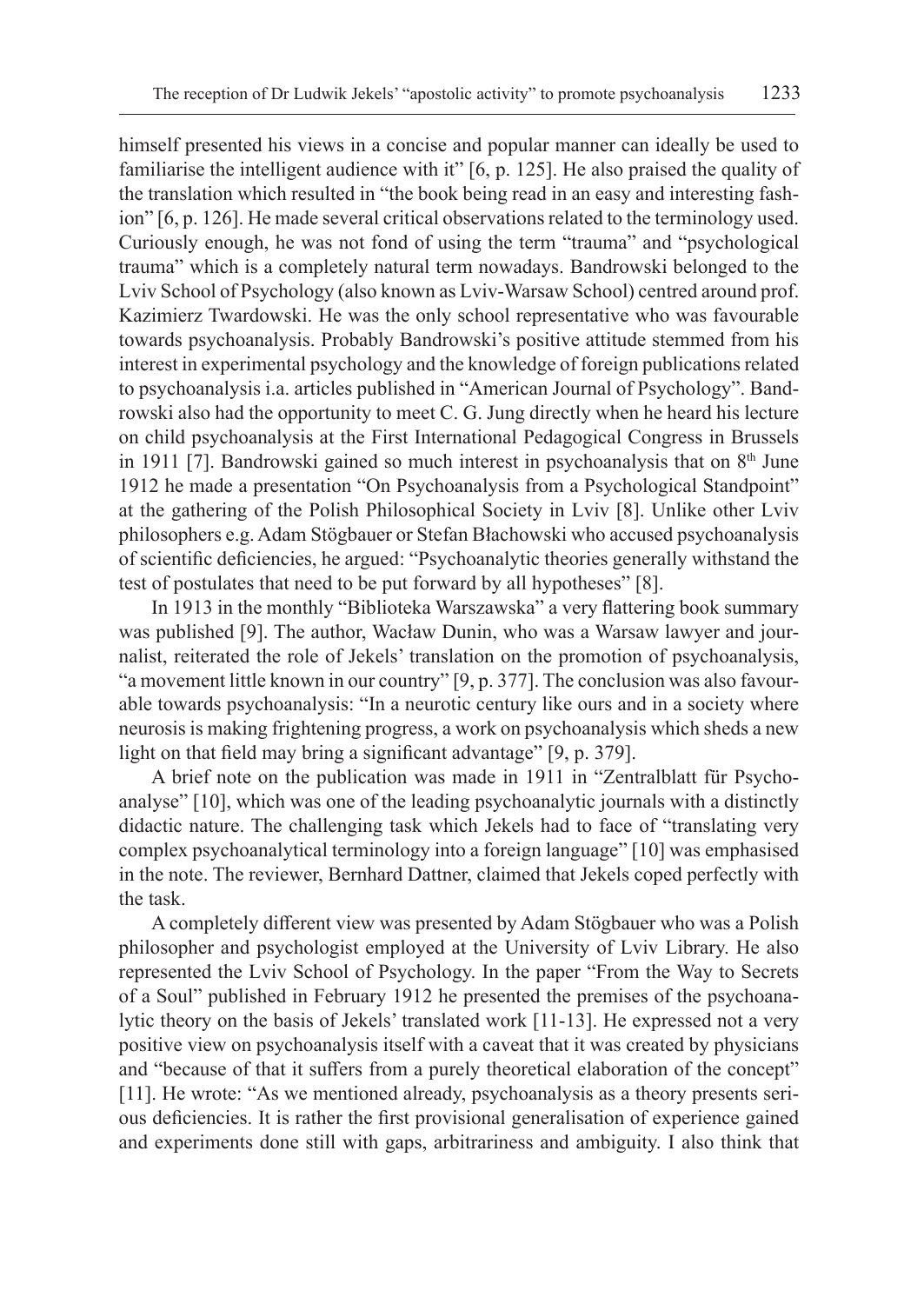this theory overestimates the role of sexuality mainly due to excessive extension of this concept. In the end its creators are not only physicians but they are not philosophers either. Hence, the inability to build the theory in line with the rules of this art. This superficial synthesis suffices them to clarify certain facts and gain orientation in them. Theoretical elaboration of it no longer lies within the scope of their needs" [13, emphasis by E.D., K.R.]. Such assertions about psychoanalysis were very characteristic of Twardowski's students. Stefan Błachowski and Leopold Wołowicz formulated their criticism in a similar tone. However, one may wonder why Stögbauer assessed Jekels' translation in such a definitely negative and unjustified manner when he claimed that: "The Polish translation of Freud's brochure is poor. The translator struggles not only with terminological difficulties, but also the Polishness of his Polish language leaves much to be desired" [13]. The last sentence might suggest anti-Semitic views of the reviewer.

#### **Jekels' apostolic mission: Krakow, Lviv and Cieszyn Silesia**

The mission to promote psychoanalysis in Poland was not only limited to the translation of Freud's work. In 1911 Jekels delivered a series of lectures which aimed to bring psychoanalysis closer to different circles. Only scarce press releases about the lectures in Krakow and Lviv were preserved. It is clear that he delivered two lectures on 29<sup>th</sup> and 30<sup>th</sup> April 1911 entitled "On Freud's Psychoanalysis" at the seat of the "Promień" Association in Krakow [14] and two more lectures "On Psychoanalysis" delivered on 20<sup>th</sup> and 21<sup>st</sup> May 1911 "at the request of the 'Życie' Association in Lviv" [15]. The "Promień" and "Życie" organisations brought together the progressive academic youth associated with the Polish Socialist Party and its revolutionary fraction. Presenting lectures at the headquarters of the progressive academic organisations was Jekels' deliberate action which he previously planned in his own programme of psychoanalysis popularisation. On 19<sup>th</sup> May 1911 "Kurier Lwowski" reported that the lectures would take place at the seat of the "Życie" Association at Lindego Street 6 [16]. However, another location of the Physics Institute at Lviv University at Długosza Street 8 was reported on  $21^{st}$  May [17]. The reason for the change of venue was not given. The latter location was also confirmed by Jekels himself in a letter to Freud ("I have made appearance with a lecture open to everyone in the lecture theatre of the Institute of Physics"<sup>3</sup> ) [18]. The lectures "were previously announced in newspapers and posters"<sup>4</sup> [18]. In press releases Jekels was referred to as "a disciple of prof. Freud, a well-known researcher in psychology" [16] and "a disciple and translator of works by Freud, a genius researcher" [17]*.* The lectures were addressed to "wide circles of intelligentsia, and physicians and teachers in particular*"* [16]. However, Jekels was not satisfied with the response he received as he wrote: "The audience of proper

Ibid.

Ibid.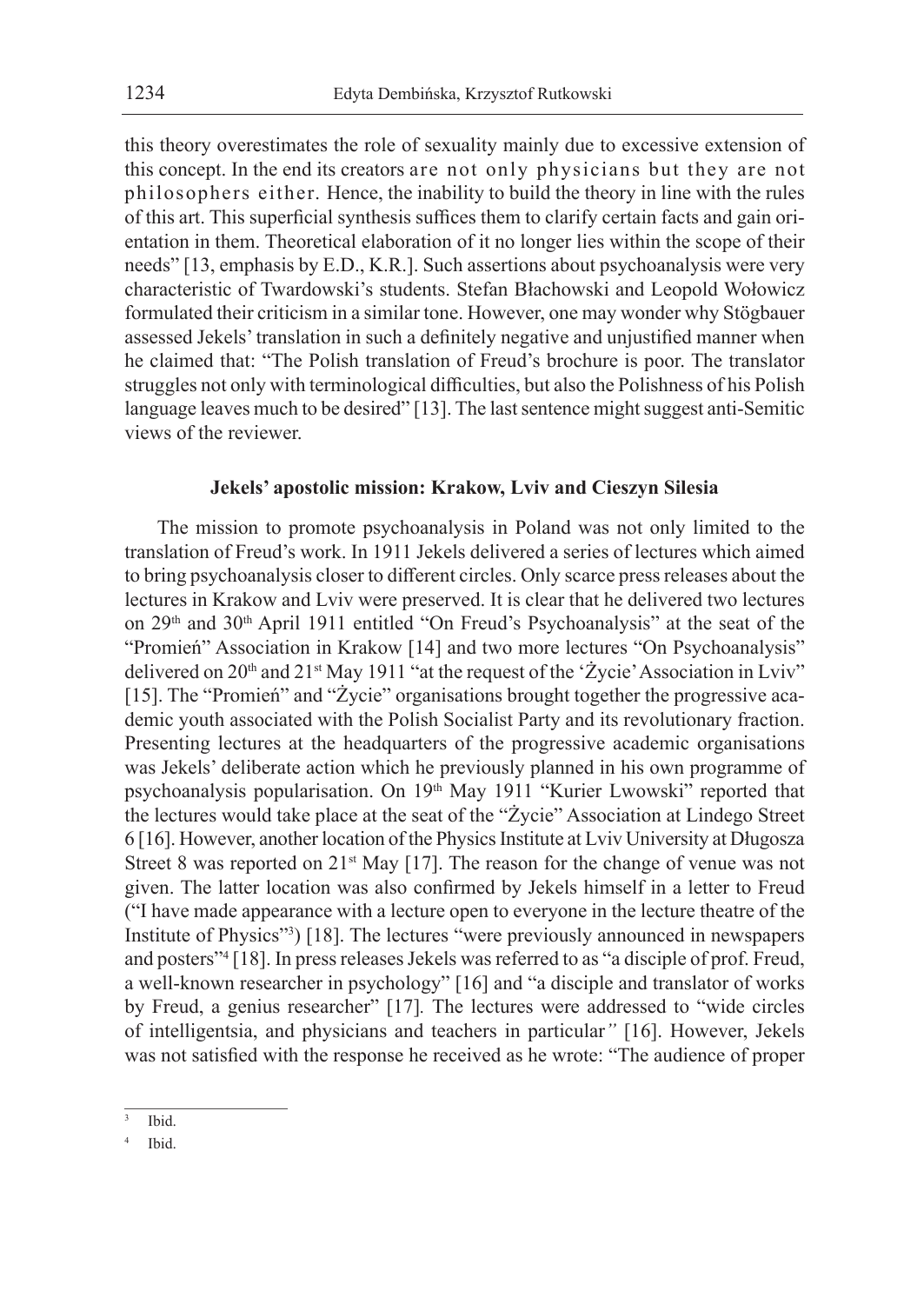seriousness and deep interest was not simply there. The colleagues of our profession were missing but the chairs were filled with teachers of both sexes and intelligentsia"<sup>5</sup> [18]. Sadly, the reactions of the audience were not recorded but they were nowhere near enthusiastic. When in 1912 Jekels published the lectures delivered in Krakow and Lviv as "Szkic psychoanalizy Freuda", he complained about the audience's lack of understanding of Freud's theories [19, p. 1].

More data can be found on the presentations he made for physicians. One of them was a lecture entitled "On a Decisive Factor in the Patient and Doctor Relationship" which took place in July 1911 at the Eleventh Congress of Polish Physicians and Naturalists in Krakow [20, pp. 515-516]. The presentation was made within the neurological session. Jekels was also very active in the discussion which followed the first presentation on neuroses by Dr Tadeusz Jaroszyński. He questioned the presenter's focus on Babiński's theory and disregard of Freud's theories. He also reiterated that "Babiński's theory does not teach about the essence of neurosis" [20, p. 512]. In his presentation Jekels discussed the theory of psychoanalysis, "Freud's theories of sexuality" and demonstrated on numerous examples that "the relation of a child towards parents is of sexual nature" [20, p. 515]. Then he moved on to discuss the notion of transference which he defined as follows: "A physician substitutes parents in unconscious fantasies of an ill individual and it is where the sexual shade of the patient's attitude to the physician comes from" [20, p. 515]. The content of the presentation is regrettably known solely from the summary which means that the quite valuable clinical material demonstrated by Jekels to support psychoanalytical theories including the illustration of transference was lost. The summary of Jekels' lecture and medical response to it was also published in "Zentralblatt für Psychoanalyse" [21]. The identical content appeared as a publication in the memorial book of the Eleventh Congress of Polish Physicians and Naturalists. Jekels was probably the author of the German translation.

Many critical voices were heard in the discussion which followed the presentation. Dr Rychliński, whose approach towards psychoanalysis underwent radicalisation since 1909, emphasised "the harmfulness of psychoanalysis which sometimes stimulates dormant sexuality" [20, p. 515]. Dr Maksymilian Blassberg, an internist employed at the Jewish Hospital in Krakow, wondered whether the symbolism with its freedom negates the value of psychoanalysis. Henryk Halban, a professor of neurology and psychiatry at the University of Lviv, questioned the value of psychoanalysis completely and considered "the examination of sexuality with this method to be simply harmful" [20, p. 515]. Dr Adam Rydel, who was professor Piltz's associate at the Neurological-Psychiatric Clinic at the Jagiellonian University, was the only individual with a favourable approach to psychoanalysis. On the one hand, he recognised Freud's genius but on the other hand he had doubts whether "a physician is capable of avoiding the influence of his own complexes on the conclusions drawn in a psychoanalytical examination" [20, p. 515]. Jekels responded to the opponents that "the subjectivity of

 $5$  Ibid.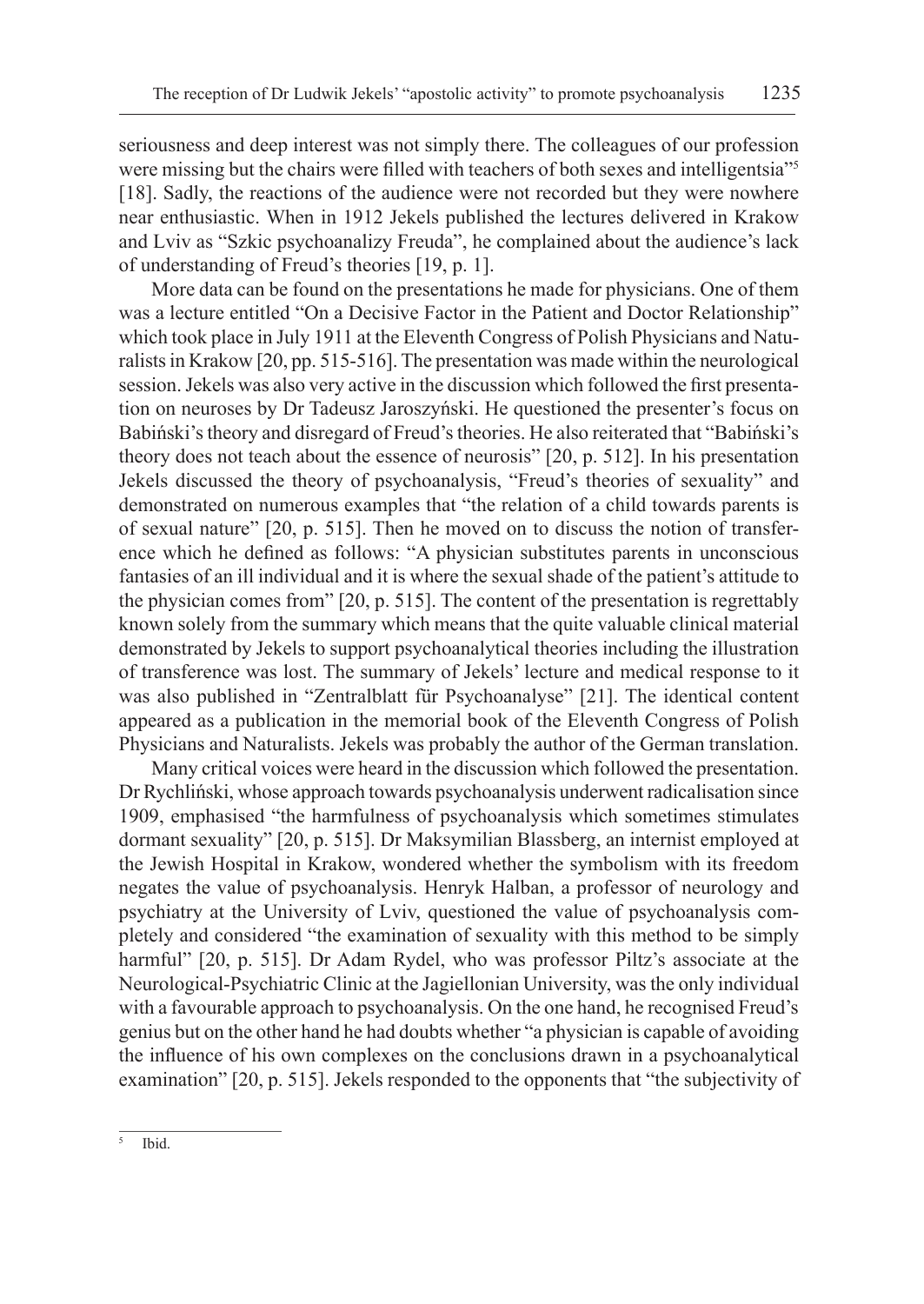psychoanalysis is not greater than that present in other scientific fields" and "behind all intellectual caveats against psychoanalysis, personal complexes which can easily be detected during analysis are hiding" [20, p. 516]. The reactions to Jekels' presentation suggested that the approach towards psychoanalysis of medical circles became more radical since 1909.

The only surviving letter from Jekels to Freud provided information on completely unknown areas of Jekels' popularising activities. In 1911 Jekels delivered several lectures on psychoanalysis in the medical and pedagogical circles of Cieszyn Silesia [18]. The previous sources suggested that Jekels promoted Freudian ideas only in large academic centres of Warsaw, Krakow and Lviv. However, it seems natural that he also undertook initiatives in local communities where he lived and worked for many years. On  $11<sup>th</sup>$  May 1911 he gave a lecture at the session of the Association of East Silesian Physicians in Cieszyn (Verein Ostschlesischer Ärzte in Teschen). The Association of East Silesian Physicians was established in 1893 by Dr Hermann Hinterstoisser of Salzburg, a director of the General Hospital of Evangelical Church in Cieszyn [22]. Hinterstoisser was a prominent doctor (surgeon and gynaecologist) who similarly to Jekels graduated from the University of Vienna. He contributed to the high scientific level of the institution which he ran and he also initiated scientific meetings of physicians. Hinterstoisser's activity also had negative sides, especially for local community members who identified with Poland as he was seen as an Austrian patriot acknowledged for the promotion of "German identity" in Cieszyn and its environs. At the turn of the nineteenth century into the twentieth the majority of the Cieszyn and Bielsko population was German speaking [23]. The entire Cieszyn Silesia, where generally the Polish population was dominant, witnessed strong national tensions. These tensions could be observed in local circles of intelligentsia, particularly among the professional groups of physicians and teachers. They were also present in journals. In the Polish press Jekels' sanatorium was presented as a Polish institution which should be protected from being Germanised at all costs.

The Association of East Silesian Physicians in Cieszyn was an organisation of pro-Austrian medical professionals who were the most numerous group in Cieszyn Silesia. Few Polish doctors were affiliated in the Association of Physicians of Bielsko, Biała and the surrounding area [23]. Therefore, Jekels' lecture in May 1911 was addressed to German-speaking physicians and had to be delivered in that language. Jekels selected a scientific association with a higher number of members and a greater academic prestige guaranteed by Dr Hinterstoisser. Additionally, the "pro-Austrian" community was more receptive to therapeutic novelties which originated in Vienna. On this occasion Jekels was fully content both with the attendance and the audience reaction. He wrote to Freud: "The interest of the physicians, who attended the lecture en masse and represented mainly the older generation of medical brothers, was considerable. Once the lecture ended, a lively discussion followed and everyone was so fascinated by the Freudian view of our psychic processes that I was invited to deliver another paper" [18]. Whether the intention was materialised has not been established so far.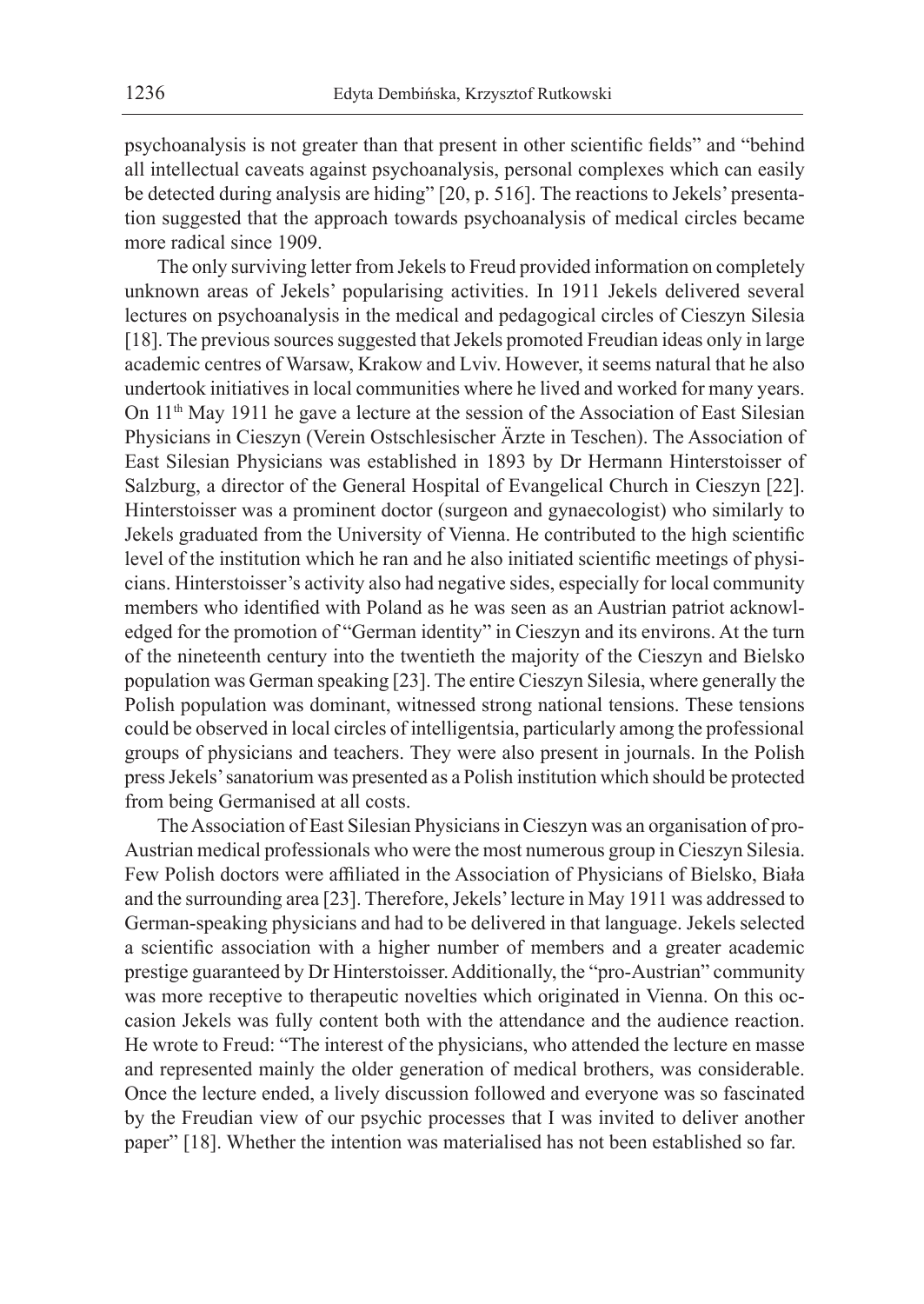Jekels intended to deliver another lecture in June 1911 at the session of the Pedagogical Society in Bielsko (Pädagogischer Verain in Bielitz) [18]. Like the Association of East Silesian Physicians, this local teachers' organisation affiliated with the National Association of Teachers of the Austrian Silesia in Opava (Österreichisch-Schlesischer Landes-Lehrerverein in Troppau), comprised of German speakers and published reports on its activity in German in the journal "Schlesisches Schulblatt." Polish teachers belonged to the Polish Pedagogical Society (PTP) whose main branch was located in Cieszyn and had its own journal "Miesięcznik Pedagogiczny" [24]. Jekels again decided to give a lecture on psychoanalysis for the German-speaking community. The decision might have been dictated again by practical reasons such as willingness to influence favourable listeners. Polish teachers did not trust any theories which originated in the Austrian capital but welcomed the views of their compatriots who resided in Galicia or the former Kingdom of Poland. It is difficult to judge today whether Jekels' strategy brought the intended effect as the detailed content of the lectures delivered in Bielsko and Cieszyn and the reactions of the audience, teachers in particular, are unknown.

Jekels' intensive educational work must have had an impact on his engagement in the health resort work. Although he wrote about this period: "I handled the psychoanalysis of my clinical patients in an equally eager manner" [18], in the summer season of 1911 for the first time Jekels hired Dr Herman Nunberg as his associate [18; 25, p. 13]. While the health resort earlier employed other associates who were assisting in the treatment of the growing numbers of patients, the employment of Nunberg had a different significance. He was the first individual who also had the knowledge of psychoanalysis and was capable of applying it in therapy. Jekels found this fact sufficiently important to report it to Freud in May 1911: "In the spa except for me, Dr Nunberg, a former student of Bleuler and Jung, is well familiar with this method" [18]. Nunberg graduated from the University of Zurich in 1908 and completed his PhD studies under the supervision of C. G. Jung. His PhD dissertation was entitled "Über körperliche Begleiterscheinungen assoziativer Vorgänge" ("On the Physical Side Effects of Associative Processes") which he defended in 1910 [26]. As a student he worked at the Burghölzli Psychiatric Clinic where he came into contact with psychoanalysis. Having completed his studies, he was an associate in psychiatric clinics in Schaffhausen and Berne, and in the middle of 1911 he returned to Krakow and applied for a position at professor Piltz's clinic [26] where he worked from the autumn of 1911 at the latest (he presented the first patient on  $7<sup>th</sup>$  November 1911) [27]. Owing to his acquaintance with Jekels, he was introduced to Freud, most likely in 1911. He reported on the event: "On the occasion of a visit to Vienna, I had been introduced to him [Freud] by Dr Jekels, and that first meeting with Freud had left an indelible impression on me" [26, p. 18].

In 1911 Jekels was also active outside Poland but on a less intense basis than he was in the previous years. Between January and March he regularly participated in the sessions of the Vienna Psychoanalytic Society [28] and in September he took part in the Third Psychoanalytical Congress in Weimar [29]. Freud's letter dated 5<sup>th</sup> December 1911 explains how busy the year for Jekels was. Freud wrote: "Thank you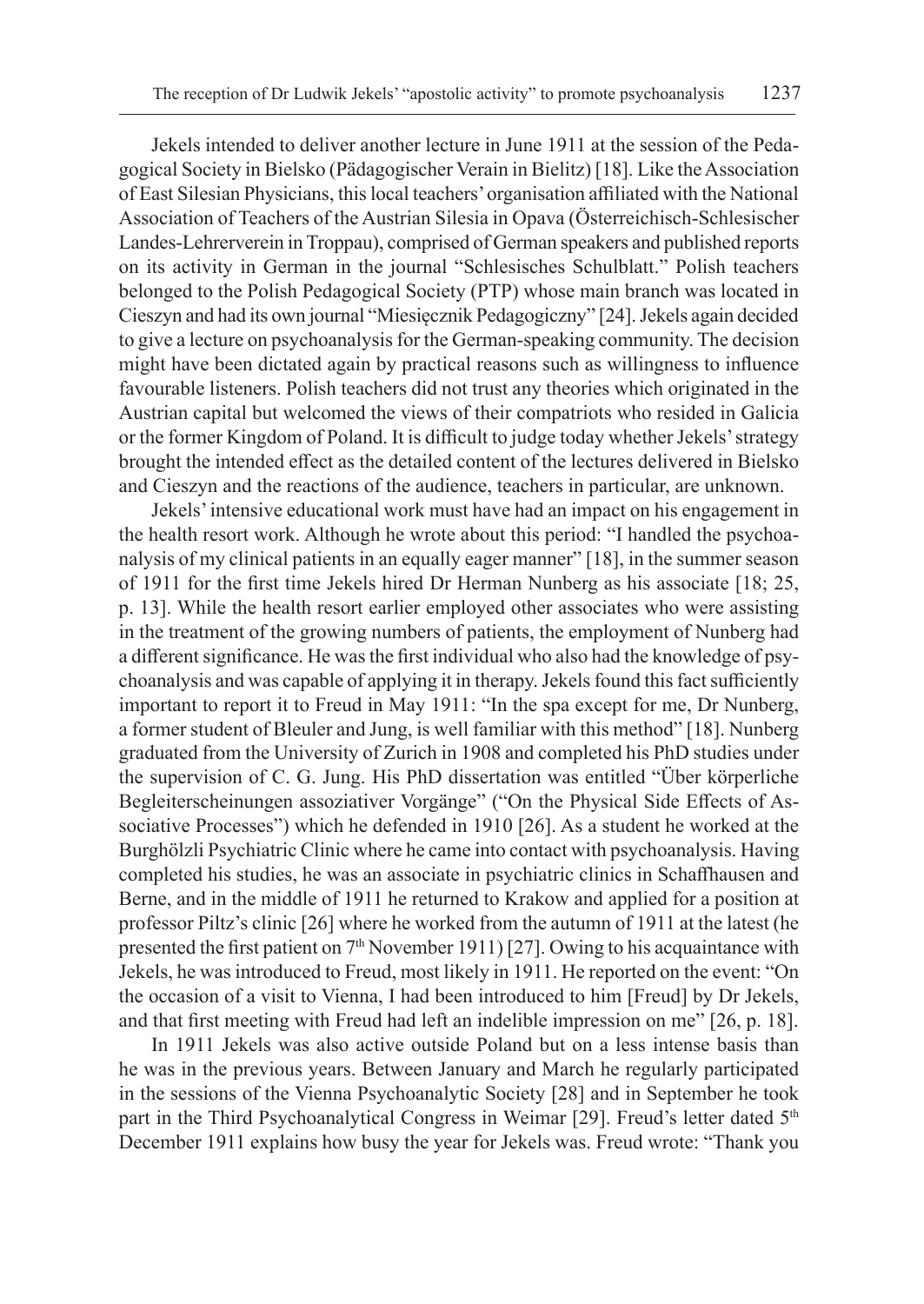for your invaluable efforts. The success in Poland is solely the fruit of your hard work. I am curious as to how your clinicians will ultimately respond to Ψα [psychoanalysis]. The awareness that you will not be able to participate in our evenings any more (...) has taken away from me a great deal of pleasure I have drawn from your simply apostolic activity in Krakow"<sup>6</sup> [30]. The clinicians mentioned could be both physicians from the Neurological-Psychiatric Clinic of the Jagiellonian University and members of the Krakow Medical Society.

The choice of Krakow for Jekels' activities was most suitable as it was a city in Poland with the only academic circles who were favourable to psychoanalysis. Previously mentioned Dr Rydel was their representative. The Neurological-Psychiatric Clinic led by professor Piltz was an institution modelled on Swiss clinics. Owing to the contact with Burghölzli clinic, professor Piltz's associates had a direct contact with psychoanalytical practice and they did not only become its followers but they also started to apply it in treatment once they returned to Poland e.g. Stefan Borowiecki, Jan Nelken, and Herman Nunberg [31]. In 1911 Dr Stefan Borowiecki and Dr Herman Nunberg, who were psychoanalysis followers, worked in the clinic. In the outpatient setting psychoanalytic psychotherapy was used with some patients. Establishing lasting cooperation with this environment was extremely important for Jekels as he could even hope to create the Polish branch of the International Psychoanalytic Association. Jekels must have felt pressurised as he remembered Freud's discontentment when C. G. Jung had difficulties with creating a working group in Zurich in 1910. Meanwhile, 1911 ended but Jekels could not boast about any success in establishing the Polish working group.

The subsequent year was decisive for the professional development of Jekels and abounded in important decisions. On 28<sup>th</sup> February 1912 he made a presentation "On Freud's Psychoanalysis" at the session of the Krakow Medical Society [32]. The presentation focused not only on typical themes related to unconsciousness, sexual repression and psychosexual development but Jekels devoted much of his time to the development of psychoanalytical techniques from the cathartic method to the technique of free associations. The discussion of this lecture on 6<sup>th</sup> March 1912 was likely to shed a tinge of bitterness and ultimately discouraged Jekels from further intensive work in favour of psychoanalysis in Poland. During the discussion Jekels was attacked by two Krakow physicians, Dr Eisenberg (probably Filip Eisenberg, a bacteriologist) and previously mentioned Dr Maksymilian Blassberg. Like Jekels, they were both of Jewish origin. Jekels summarised their disapproval and superior treatment in one sentence: "Resistance and the disapproval of psychoanalysis were projected onto the speaker and his presentation" [33, p. 258]. Dr Blassberg argued that Jekels only presented his "individual angle of view" of psychoanalysis which resulted in Freud's theories "coming out as intuitive forms of fantasy and the presenter further separated them with the Chinese wall from the official psychology" [33, p. 258]. He dubbed psychoanalysis

 $6$  Ibid.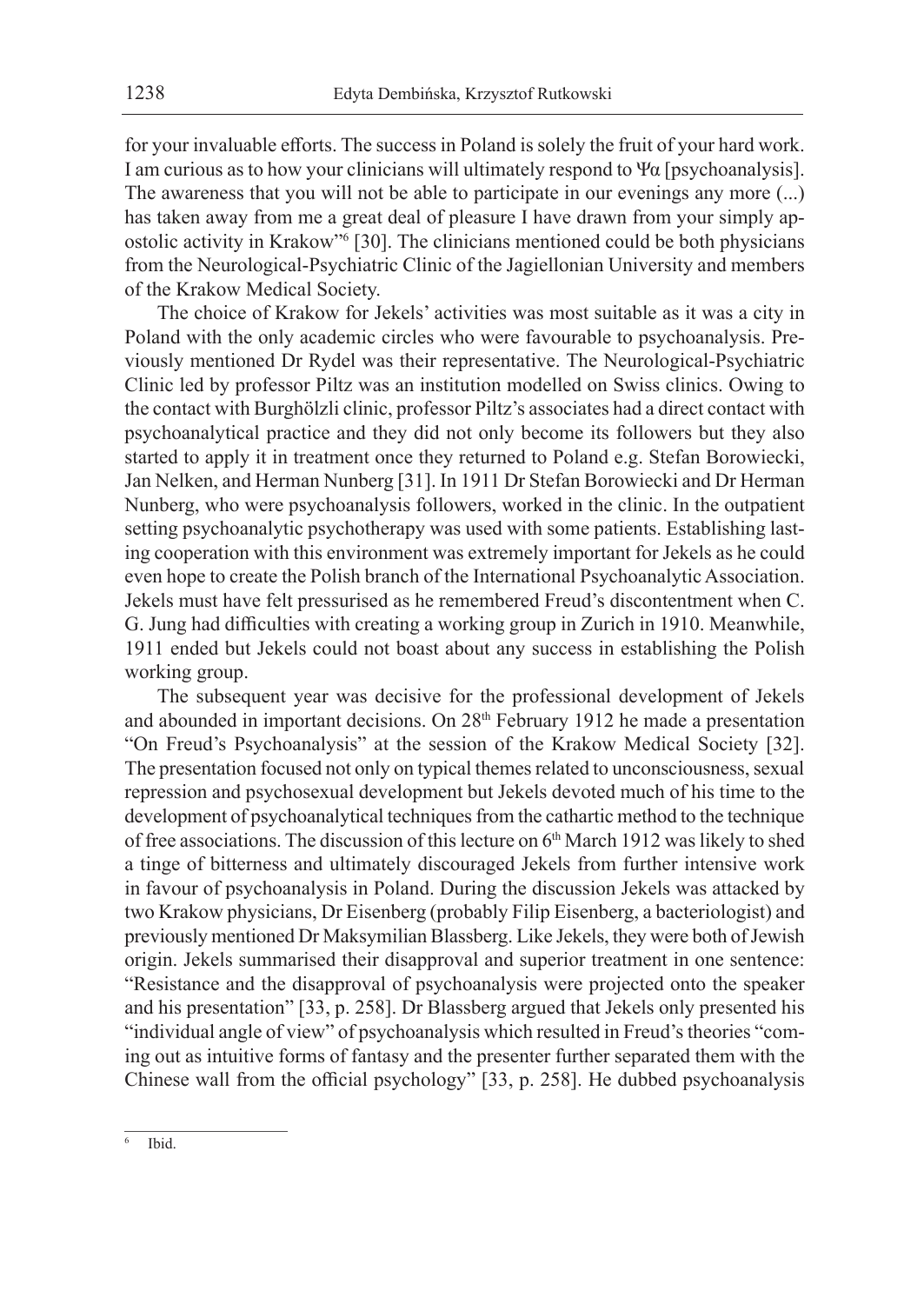as "an experimental methodological outburst in scientific psychology" [33, p. 258]. Dr Eisenberg criticised the speaker for the ignorance of other philosophical and psychological theories which deal with unconsciousness and dreams. He recognised some value in psychoanalysis ("In Freud's science there is some kernel of truth and numerous thought-provoking observations"). However, he had doubts and reservations about the basic premises of psychoanalysis i.e. "dominating influence of sexual factors on the entire psyche" and "the science on child sexuality" [33, p. 258]. Jekels responded not only during the session but also in a summary published in "Przegląd Lekarski" in which he complemented his response with supplementary comments since he considered that "they can make a significant contribution to illuminating the disputed points" [33, p. 258]. He reiterated mainly the difference in understanding the unconscious by philosophy and psychoanalysis.

#### **The author of the first Polish book on psychoanalysis**

The critical reaction to the lectures on psychoanalysis were not a novelty for Jekels. It is suggested by the preface in the work entitled "Szkic psychoanalizy Freuda" (AnOutline of Freud's Psychoanalysis) which was published in March 1912. It offered a summary of Freud's most significant works in an accessible manner. Jekels wrote that "I believe Ishould justify the publication of the outline (...) As something happened which usually happens to great ideas. Very recent unfamiliarity of Freud's psychoanalysis was substituted with its complete or partial misunderstanding. (...) in very scarce cases did I come across significant comprehension of such a momentous science. The lack observed by me made me publish the said lectures which I delivered in Krakow and Lviv last year. (...) Observing the references to psychoanalysis made by the scientific circles and intelligent audience, it can be noted that psychoanalysis is faced with much more opponents and critics than followers. (...) This is only resistance of affective nature" [19, pp. 1-3]. Thanks to this very modest book we know the content of Jekels' lectures today.

Jekels' first lecture and the first two chapters of the book were to serve as an introduction to the subject of psychoanalytic concepts. Jekels briefly explained the differences between contemporary psychology and psychoanalysis. He also pointed out the significance of drives in the functioning of the psyche and the principle of determinism by making references to Jung's associative experiments. He then endorsed his preliminary claims with examples of dream analysis based on Freud's "The Interpretation of Dreams" and "On Dreams." In the subsequent part of the lecture he focused on other manifestations of the unconscious life: erroneous activities. In this part of the lecture (and book) he cited for the first time a case study which originated from his own observations. He reported on a young female who had bad experience of her first marriage and she would deliberately express a tirade against men which was followed by her unconscious humming of the tune of longing for her husband.

Jekels deliberately started to discuss the mechanisms characterised by psychoanalysis from the concepts embedded in the everyday routine of every person so that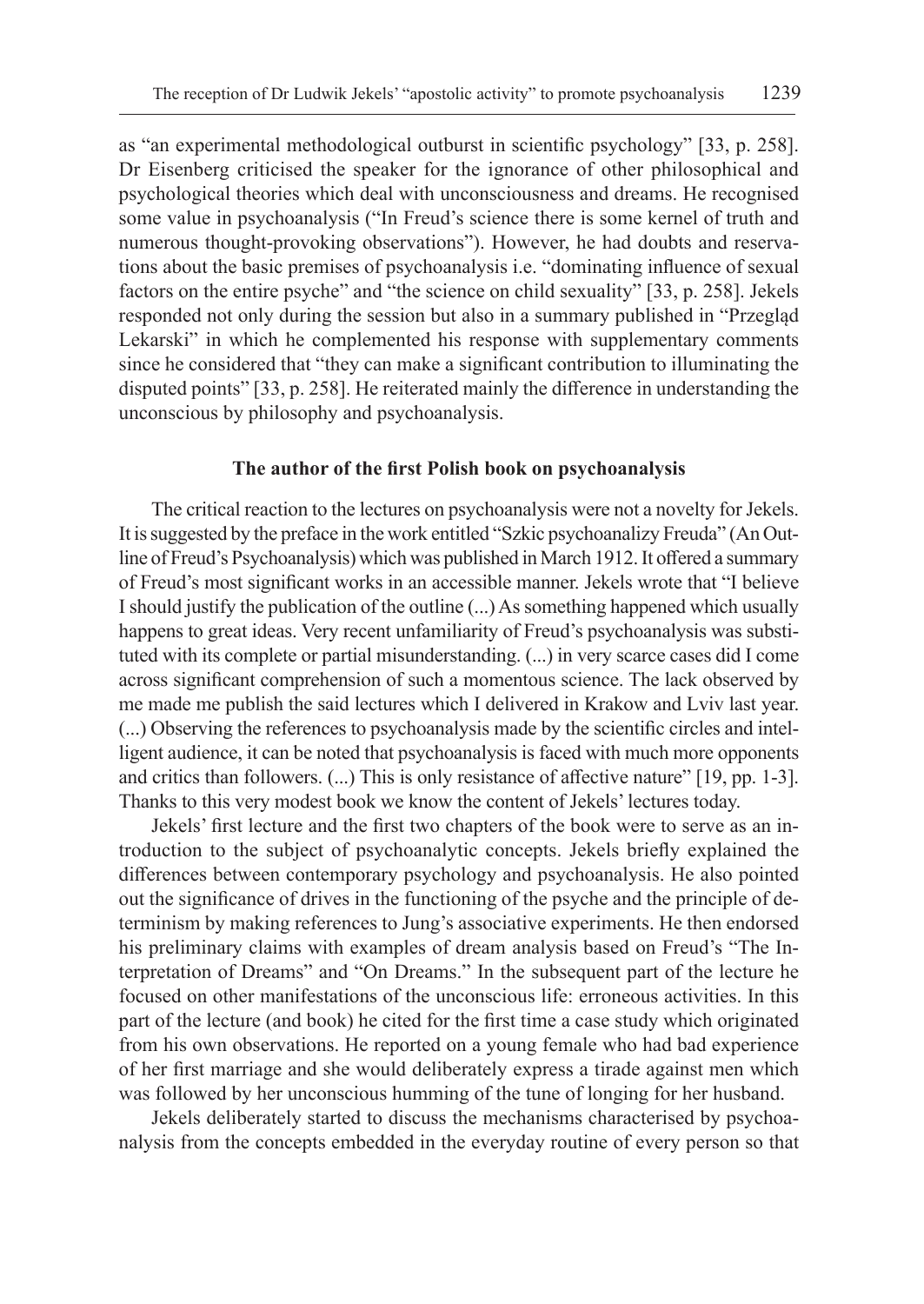they were easily comprehensible for listeners or readers without clinical experience. He wrote: "Contrary to the accepted way (...) of presenting these elusive and complex concepts by sketching the historical development of our science, I did not select hysteria, which was the starting point for the entire psychoanalysis, to be at the top of my lectures. I selected dreams instead. Although it entails some difficulties, I took this path because in dreams and erroneous activities I could use examples which in no way could be used in the other field due to the enormous size of the neurosis analysis" [19, p. 55]. The break with Freud's tradition of teaching psychoanalysis demonstrated that Jekels did not admire his teacher with fanaticism as he would be criticised of doing.

On the second day of lectures and in the last chapter of the book, Jekels discussed the issue of neurosis starting with the ambiguities related to the background of hysteria and continued with the classic history of psychoanalysis origins (Charcot and Janet's research on hysteria and Dr Josef Breuer's clinical experience with the famous patient Anna O.). He discussed the mechanism of conversion, repression and resistance, demonstrating that the same mechanisms appear not only in neurosis but also in dreams or erroneous activities of the healthy psyche. When illustrating what the symbolism of a neurotic symptom consists in, he characterised the second case study from his own clinical practice. Then he discussed the methodology of the psychoanalyst's work such as applying the basic rule (free association) and analysing dreams and erroneous activities. After presenting these notions, he was ready for the sceptical reaction and disbelief coming from the audience as evidenced by the words "My gentlemen, I do not doubt that all that I have told here yesterday and today seems to some very fantastic, perhaps very witty, or maybe even a combination of some genius qualities which, despite its genius, can be very misleading" [19, p. 71]. The introduction was required to move onto more contentious facets of psychoanalysis such as sexuality including the sexuality of a child. Jekels postulated after Freud that the cause of any neurotic symptom was "the sexual wish from the patient's childhood" [19, p. 72], while sexual and non-sexual issues may be actually present at the level of repressed experiences. From this experience only psychoanalysis can lead to finding repressed sexual experiences from childhood. Jekels then discussed a child's psychosexual development, the mechanisms leading to perversion and neurosis as well as various manifestations of sublimation related to adult sexual drive. Concluding remarks in "Szkic psychanalizy Freuda" refer to changes in social functioning which should occur based on the data gathered from psychoanalysis. Jekels advocated changes in the way children are brought up but above all he promoted the liberalisation of sexual life. He also expected that psychoanalysis would pave the way to a new manner of individuals' functioning in which "duty and coercion will give way to the will" [19, p. 92].

The review of the book was published in "Ruch Filozoficzny" and authored again by Bronisław Bandrowski who started it with a compliment for Jekels describing him as "an eager fellow worker and promoter of Freud's ideas" [34]. The reviewer praised the stylistics of the content ("It is written in a popular, lively and brief manner and it is read with interest") as well as "skilful and brief" depiction of psychoanalytical theories.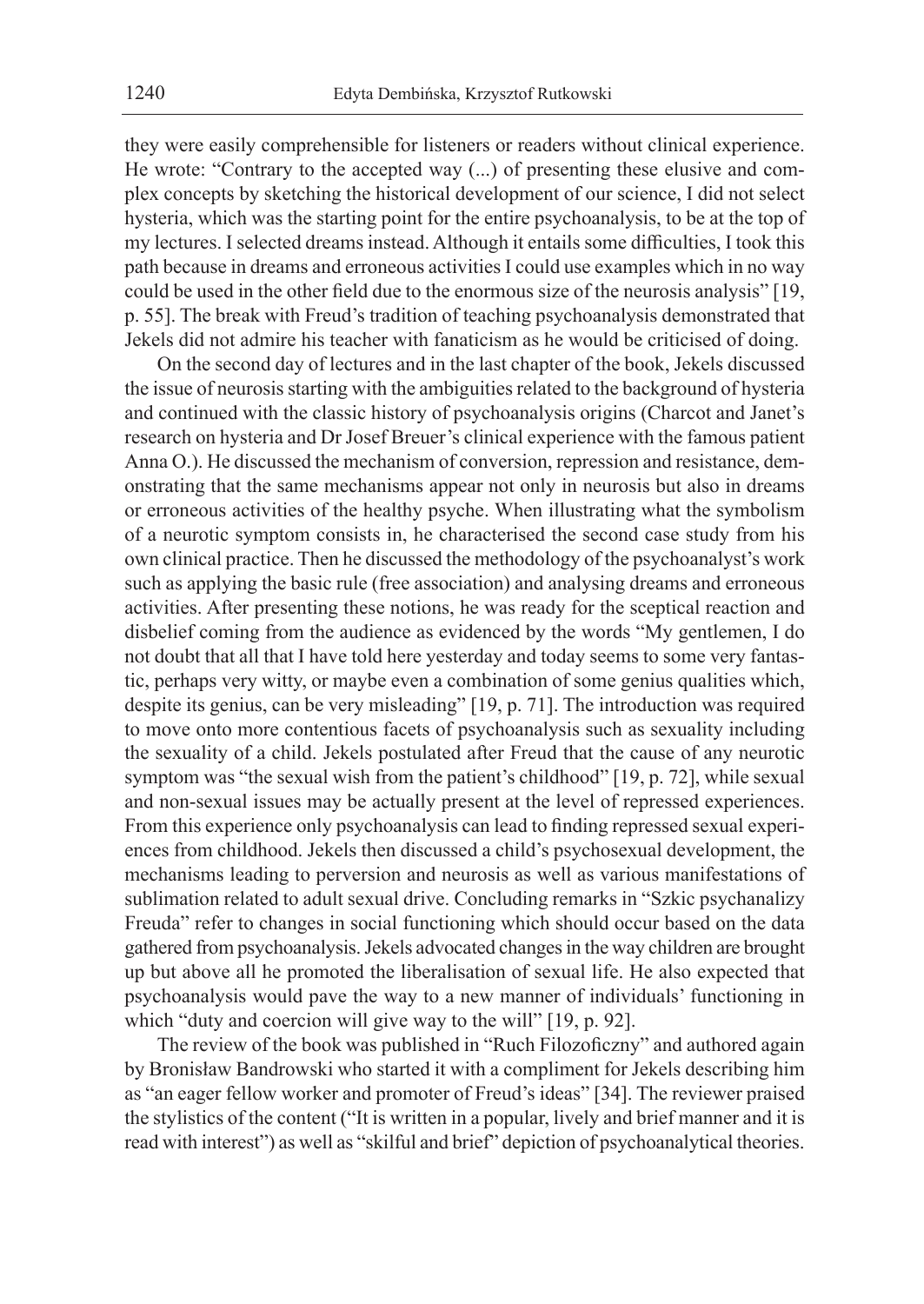On the other hand, he observed that Jekels in his publication did not go beyond what Freud said. Bandrowski only criticised one chapter of the work in which Jekels presented the relation of psychoanalysis and psychology disregarding the achievements of other psychologists with similar views. He contributed it to "the staunch worship" [34]. He concluded the review with a wish of "new publications from the psychoanalytical camp. Those that would not cease at the follower's stand" [34].

A glowing review of Jekels' book was also published in "Zentralblatt für Psychoanalyse" [35]. It was authored again by Bernhard Dattner who wrote on Jekels' motivation: "In the preface to the outline on Freudian analysis he thinks he should apologise. For he came to the conclusion that because of him, the previously unknown matter of psychoanalysis became incomprehensible, and especially the aspect of internal context of sleep, neurosis, jokes, sexuality, etc. which is the least frequently discussed in publications. The burdensome fact pushed him to publish a collection of lectures given by the author in Krakow and Lviv"<sup>7</sup> [35].

The discrepancy between the original content of the foreword and its interpretation by the reviewer draws the immediate attention. Jekels definitely did not apologise and he attributed the lack of proper understanding of psychoanalysis to the audience "affective resistance". Dattner might have known Jekels' subjective view and unconsciously revealed it in his review. The reviewer appreciated the way in which the psychoanalytic theory was presented "from the analysis of dreams to the explanation of the basics on the science of neuroses". He believed that such way was innovative, provided greater clarity and aroused the least resistance at the same time. He praised the selection of examples used to depict the psychoanalytic theory with those authored by Jekels himself being "impressively good" [35]. In conclusion he expressed hope that Jekels "would continue his pioneering work in equally perfect manner as he did so far*"* [35].

Stefan Błachowski (a philosopher, a psychologist of the Lviv School and a student of psychology at the University of Göttingen) wrote a much less flattering review of Jekels' work in "Ruch Filozoficzny" in December 1912 [36]. In the paper "Freud's Issue of Consciousness" Błachowski criticised the theory of psychoanalysis from logical and psychological stands. He argued that "a psychological system based on logical errors may not claim the title of a scientific theory" [36, p. 206]. He also made references to Jekels' "Szkic psychoanalizy Freuda" which was recently published. As Bandrowski, he made the fundamental objection to Jekels' "dogmatic faith" in Freud's theory. He pointed out to Jekels' own hypothesis that consciousness "like all other organs [developed] as a result of the adaptation to the social form of being" [36, p. 208]. Błachowski considers this theory of Jekels as "a fairly impossible thing" adding that "here the disciple overtook the master considerably" [36, p. 208]. By no means is the comment positive as it is a clear highlight of Błachowski's negative opinion on the psychoanalytic theory. "Kurier Lwowski" referred to Błachowski's review saying that "the observations in the critical-logical section might be too hasty" [37].

 $7$  Ibid.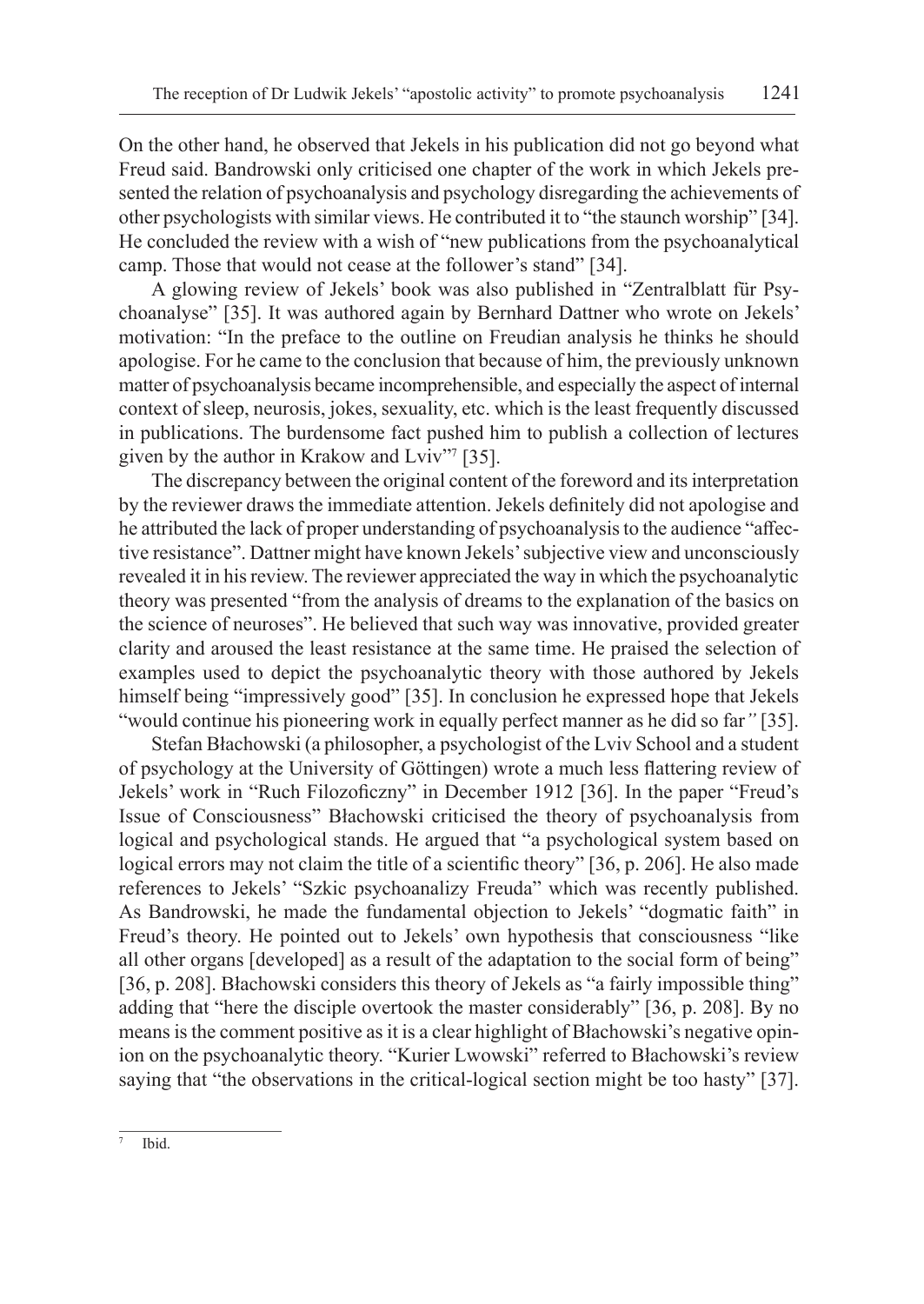The author's one-sided philosophical argument which referred psychoanalysis only to "Twardowski's subtle distinctions on object and content of imaginings" was noted [37]. Clearly, critics of psychoanalysis could be characterised by a similar fanatical and narrow perception of the new theory as they accused its supporters of demonstrating. Most representatives of the Lviv School of Psychology expressed an astonishingly consistent critique of psychoanalysis (Stögbauer, Wołowicz). They might have been inspired by professor Twardowski's approach (their teacher). It should also be noted that Twardowski's disciples acquired the knowledge of psychoanalysis mostly from Jekels' publications.

Once Jekels' "Szkic" was published, Sigmund Freud wrote to Jekels: "Please accept my best wishes on publishing your book and gratitude for all your efforts for the sake of our mutual cause. Please do not take it to your heart that the mundane fate did not spare you this time. Fortune is fickle" <sup>8</sup> [38]. The last sentences pose an interpreting challenge as they might have referred to an unsuccessful discussion on psychoanalysis at the session of the Krakow Medical Society several days earlier. Krakow psychiatrists who were psychoanalysis supporters did not participate in the discussion. As they were most likely not even present at the meeting, Jekels might have felt left alone as the only promoter of Freudian ideas in Krakow and probably in Poland as well. Despite his efforts, he did not manage to consolidate a group of Krakow psychoanalysts around his efforts. He was not even supported by Herman Nunberg. Probably due to the feeling of being left alone and the incapability of establishing the Polish branch of the psychoanalytical society, Jekels was forced to make radical decisions whose final consequences ensued in the autumn of 1912.

## **In-between Krakow and Vienna. The Second Congress of Polish Neurologists, Psychiatrists and Psychologists in Krakow and its aftermaths**

In 1912 the health resort in Bystra was under Jekels' management for the last season and it was still intensively advertised in the daily press, particularly in Warsaw<sup>9</sup> [39]. The relationship between Jekels and Freud became even closer and he probably was also close to other members of the Vienna Psychoanalytic Society. In August 1912 Freud wrote to Dr Sabina Spielrein: "Your letter would have been a great surprise had I not spoken to Dr Jekels a few days before leaving Karlsbad and been told the great news. So you are a married woman now…" [40]. At the beginning of August 1912 Jekels sold the health resort to a consortium managed by the mayor of Cieszyn. It was supposed to serve as a spa for Polish miners of Karviná [41]. In October 1912 he started psychoanalysis with Freud probably in relation to the symptoms which occurred after his wife's death [42]. Also, from October onwards he attended regularly

Ibid.

<sup>9</sup> Contrary to Dybel's claim [63], Jekels' health resort was not shut down in 1910. If the claim was accurate, Herman Nunberg would not have had an opportunity to assist Jekels in the health resort in 1911 and 1912.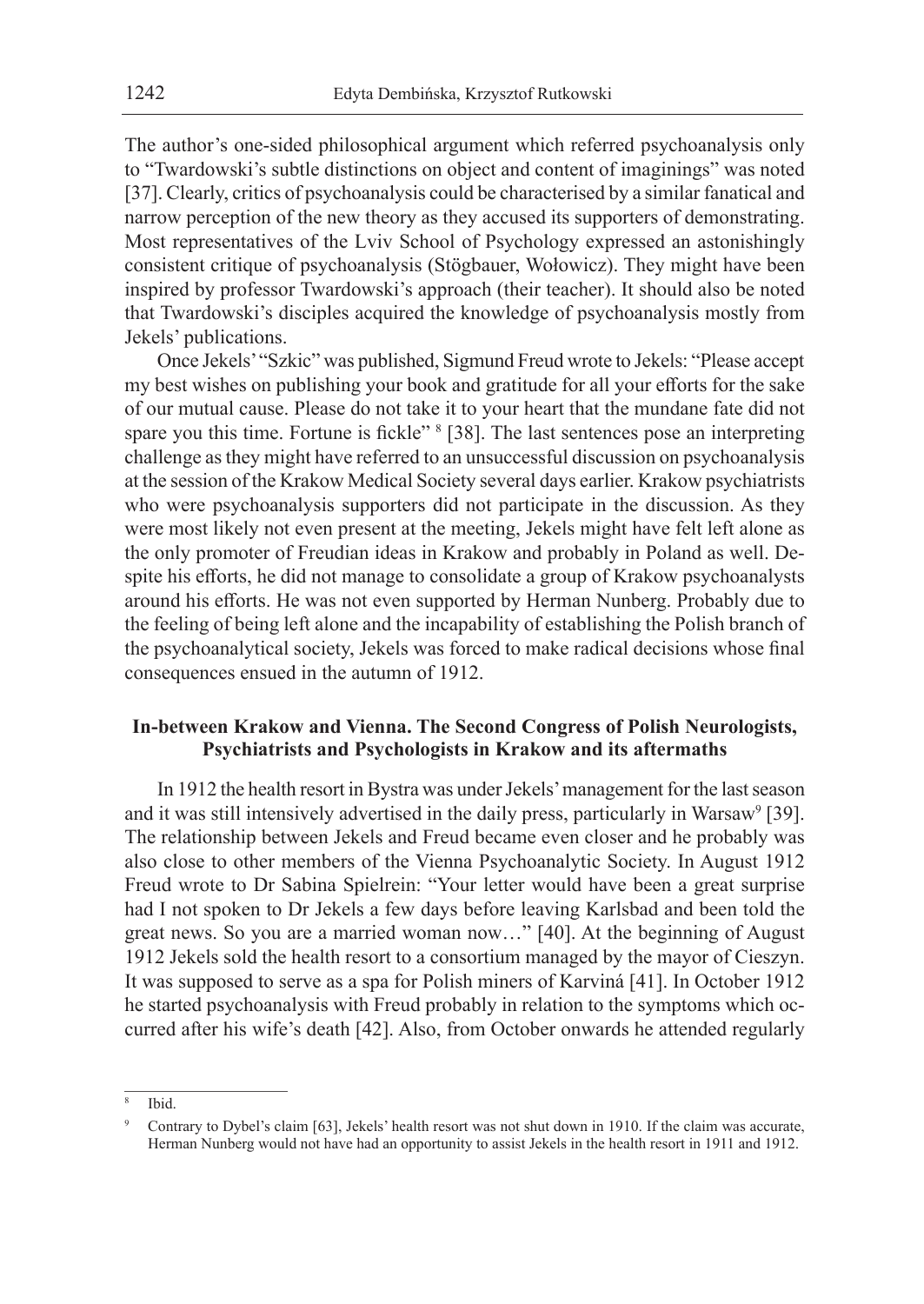the sessions of the Psychoanalytic Society in Vienna. On 18th December 1912 for the first time he presented the paper "Ein Fall von Versprechen" ("A Case of Speech Slip") at the society session [43]. His short presentation was later published in "Internationale Zeitschrift für ärztliche Psychoanalyse" [44]. In November he settled down permanently in Vienna and became one of Freud's close associates and ultimately his friend [28]. Jekels himself perceived his subsequent relationship with Freud as purely professional. He wrote: "I underwent analysis with Freud, my private and social contact with him became less close as a matter of course and was reduced to that of a professional and scientific one" [45]. We have already written several times about possible motives for Jekels moving to Vienna. Professional motivation seems the strongest argument. Jekels desired to be exclusively a psychoanalyst and give up his career as a health resort physician. He also longed for belonging to a group of physicians who will be similar to him and finding their understanding of the views and work he had. Only the relocation to Vienna could offer him that.

1912 was a significant year for Jekels for one more reason. At the end of December, the Second Congress of Polish Neurologists, Psychiatrists and Psychologists took place in Krakow. Its one of the four main themes was psychoanalysis (others included psychoelectrical phenomena, vestibule function and the role of internal secretion in psychiatry and neurology). Granting this rank to Freudian theory at the congress was a great achievement of Jekels. The congress was advertised not only in philosophical and medical journals but also in dailies and popular science magazines. Wincenty Kosiakiewicz, a journalist writing under the pseudonym of Dr Voks, enthusiastically discussed the theory of psychoanalysis in the journal "Świat" in connection with the upcoming congress and added: "Dr Jokeles deals with the issue in our country" [46] (regrettably, Jekels' surname was recorded with a mistake not for the first time). Certainly not everyone expressed such flattering comments related to the upcoming congress as it is sufficient to refer to the critical review by Błachowski in "Ruch Filozoficzny" [36].

The sessions of the Second Congress occurred in Krakow between 20<sup>th</sup> and 23<sup>rd</sup> December 1912 at the Neurological-Psychiatric Clinic run by professor Jan Piltz who was also the chairman of the congress committee [47]. The session on psychoanalysis started at 9 o'clock in the morning on  $21<sup>st</sup>$  December 1912 [48]. This session devoted entirely to psychoanalysis was one of the most significant events in the history of Polish psychoanalysis before World War I. The session made it possible for everybody interested in psychoanalysis to present their views. When Dr Franciszek Chłapowski (a physician from Poznań and one of the founders of "Nowiny Lekarskie") later reported on the course of the congress at the medical faculty in Poznań, he said that the subject "related to the psychoanalytic method had the highest number of pre-registered speakers" [49]. The session was chaired by Dr Samuel Goldflam, a Warsaw well-known neurologist, who ran a private neurological practice in Warsaw at that time. The presentations were delivered by Dr Stefan Borowiecki (a psychiatrist and professor Piltz's associate), Dr Ludwika Karpińska (a psychologist residing in Zakopane at that time), Dr Bronisław Bandrowski (a philosopher and psychologist employed as a teacher in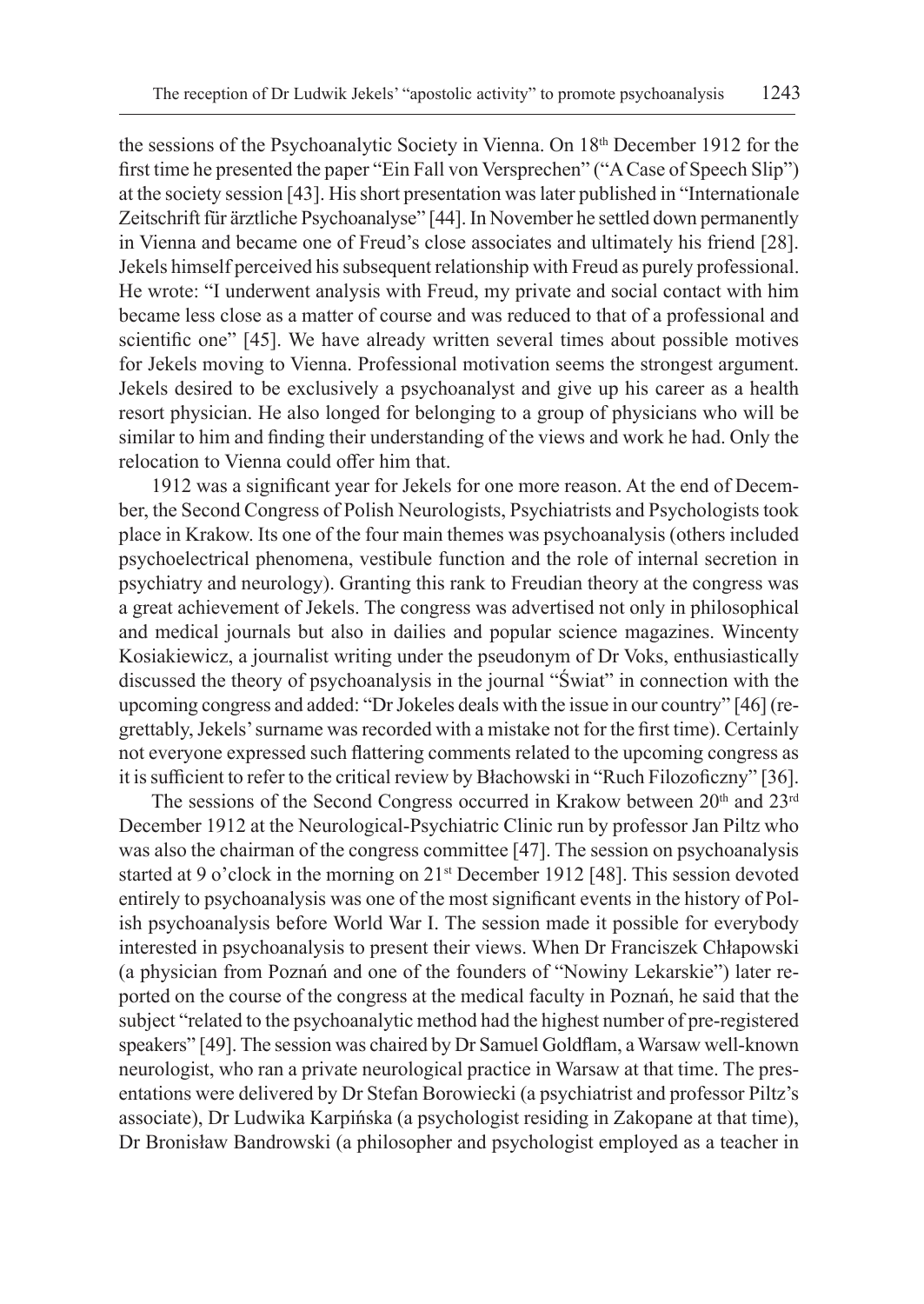a pre-secondary school in Lviv), Dr Ludwik Jekels, Dr Wacław Radecki (a physician, psychologist and director of a psychological lab established at professor Piltz's clinic), Dr Karol de Beaurain (a psychiatrist and psychoanalyst who had a private practice in Zakopane), Dr Jan Nelken (a psychiatrist then employed in the Psychiatric Hospital in Kulparków) and Dr Herman Nunberg (a psychiatrist and professor Piltz's associate). The group was diverse as it consisted not only of physicians, who constituted the major representation, but also of psychologists and philosophers. They did not constitute a coherent circle that represented the interests of the Polish psychoanalysis. Many of them knew each other on a personal level (Karpińska, Jekels, Borowiecki, Nelken, Nunberg, Beaurain and Radecki) as a result of their professional activities. It is unknown whether they maintained closer contact or shared any activity to support psychoanalysis. Regardless, it is Jekels, Karpińska, Borowiecki, Nelken, Nunberg and Beaurain who could be regarded as the most significant representatives of the first generation of Polish psychoanalysts, mainly because of their contribution to the development of psychoanalysis not only in Poland but worldwide, too. Significantly enough, three of the speakers (Borowiecki, Nunberg and Radecki) were employed at the Neurological-Psychiatric Clinic of the Jagiellonian University run by professor Piltz who clearly was a psychoanalysis supporter.

Jekels delivered his presentation "Libido Sexualis, Character and Neurosis" as the fourth speaker in the psychoanalytical session [50]. The content of his presentation is known owing to its publication entitled "Einige Bemerkungen zur Trieblehre" ("Some Notes on the Science of Drives") [51]<sup>10</sup> which was published in German in "Internationale Zeitschrift für ärztliche Psychoanalyse" in 1913. The paper sets out with a bold statement: "What I am missing in the summarising and main Freudian work entitled 'Three Essays on the Theory of Sexuality' and in further detailed reports is such a point of view which I highlighted at the Second Congress of Polish Neurologists and Psychiatrists in Krakow" [51]. The theme of the presentation and paper was "mental bisexuality" according to Jekels. The basic thesis of the author is reduced to the statement: "The nature of the id [drive] (active or passive) is given by the erogenous zone, namely by the form of an organ that previously functioned as an erogenous zone" [51]. In Jekels' view the pin-shaped form of the erogenous zone, e.g. a penis, is linked to the drive of intrusion and penetration (active drive), whereas the drive of penetration reception (passive) is related to the tunnel build of the erogenous sphere (e.g. vagina, anus). In the subsequent part of the paper Jekels referred to male homosexuality recognising that there is no passive or active homosexuality. He believed that male homosexuality was always marked by passivity since each time "the anus is the purpose of the desire and it establishes an erogenous zone" [51]. At this point Jekels also discussed the identification with a sexual partner but the example was limited to male homosexuality: "A homosexual takes over both roles in the act of love as he is

Magnone [64] erroneously assumes that the presentation was never published. The translation, authored by Grażyna and Gregor Glodek, was published in "Psychiatria i Psychoterapia" [65]. The Polish quotations come from the translation.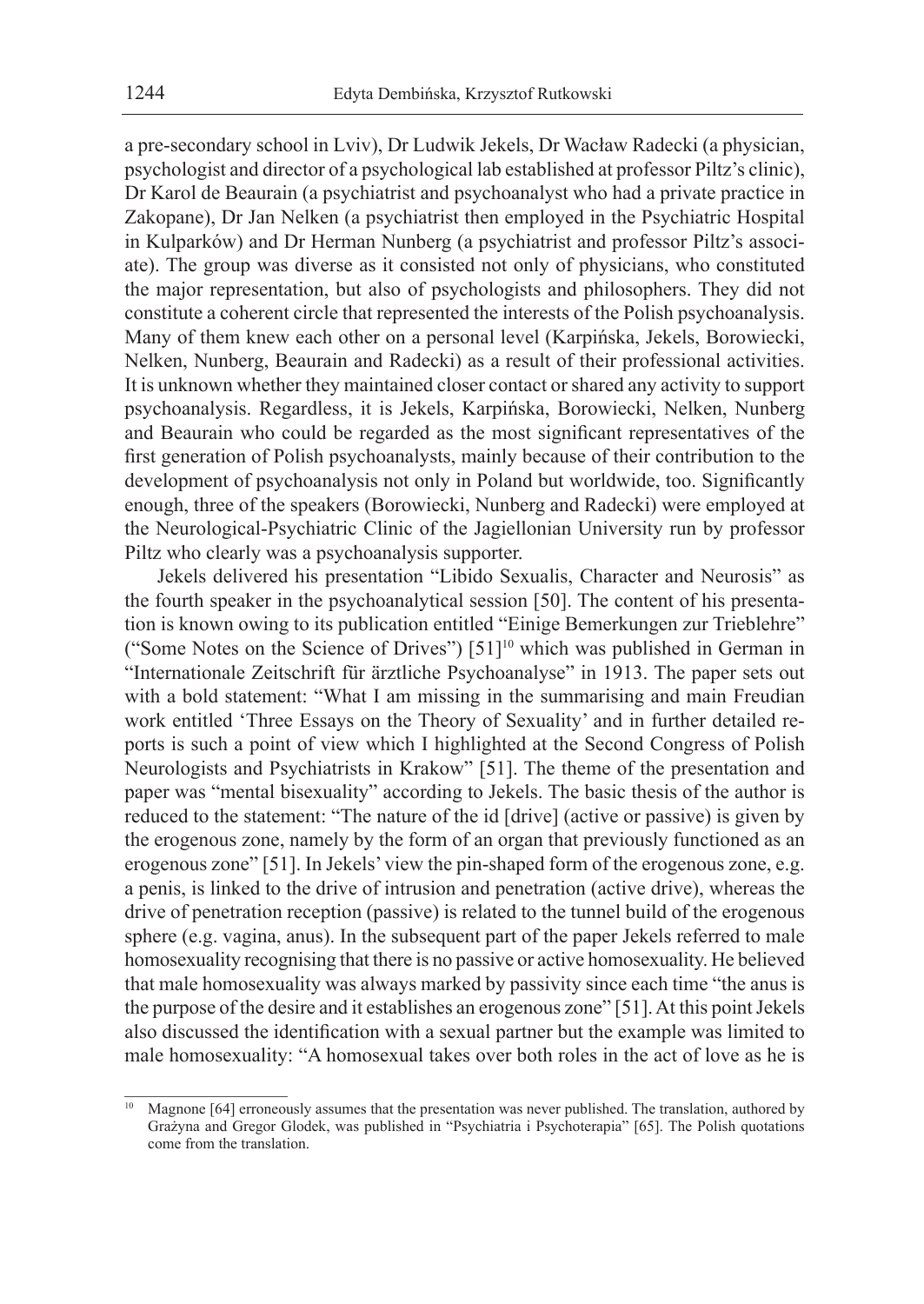both a subject and an object" [51]. The publication is difficult for the contemporary reader due to the lack of sex vocabulary at the time when Jekels created it and because it used expressions which are already heavily anachronistic today. On the other hand, the innovative and, above all, open-minded view of Jekels should be recognised as it occurred numerous years before Kinsey, Masters and Johnson.

Wilhelm Stekel's critical review published in "Zentralblatt für Psychoanalyse" demonstrates how innovative Jekels' concepts were [52]. Stekel formulated a number of critical comments against Jekels' article. He rightly pointed out to the shortcomings in sexual knowledge at that time, which was clearly seen in Jekels' article. He wrote: "Anal eroticism does not play any more significant role here than in other neurotic individuals. Furthermore, all subtle playfulness between a man and a woman, which is of great importance in homosexuality origins and whose coherent picture was not created yet, are disregarded by Jekels"<sup>11</sup> [52]. He endorsed Jekels' postulate of the identification with a partner during sexual contact in male homosexuality. The view is still valid today although at present it covers all sexual contacts regardless of orientation. However, Stekel thought Jekels overestimated the importance of anal sex in male homosexuality. In support of his thesis, he used a pseudo-rhetoric and the assertions which boiled down to the view that *"*most homosexuals do not know an anal erotica"*.* It is reminiscent of the arguments put forward by psychoanalysis opponents who claimed that "most children do not know eroticism". He attempted to undermine Jekel's argument about homosexual libido equivalence to heterosexual libido. Today the view is increasingly promoted by sexologists and the LGBTI community. Like Jekels at that time, they point out to the artificial and anachronistic division of homosexuality (also female one) into active and passive as well as the identification of passivity with femininity and activity with masculinity. The final sentence of Stekel's critical review was highly ironic. It suggested that Jekels' concepts would regress psychoanalysis to the organotherapy stage which was an old and erroneous treatment method (e.g. the removal of uterus or ovaries in hysteria treatment). Years later sexology admitted that Jekels was right. The attack on Jekels could have in fact been an attack on Freud and the Vienna Psychoanalytic Society. Stekel had been in conflict with Freud for two years and he resigned from the Society membership. Despite the pressure, he also refused to hand over the editor-in-chief function of "Zantralblatt für Psychoanalyse", which led to the suspension of the journal publication at the end of 1914.

The summaries of Jekels' lecture in "Przegląd Lekarski" and "Nowiny Lekarskie" (the content of both summaries is identical) were exceptionally brief: "Dr Jekels discusses mental bisexuality. In Freudian understanding of sexuality, male and female elements originate in primary sexual identities. Therefore, purely biological terms of 'male' and 'female' can be introduced into psychology. It can be understood by means of dream analysis" [53, 54]*.* The content of the lecture might have been more challenging for the audience if compared to his previous presentations. Bandrowski offers a slightly

<sup>&</sup>lt;sup>11</sup> Translated from German by Grażyna and Gregor Glodek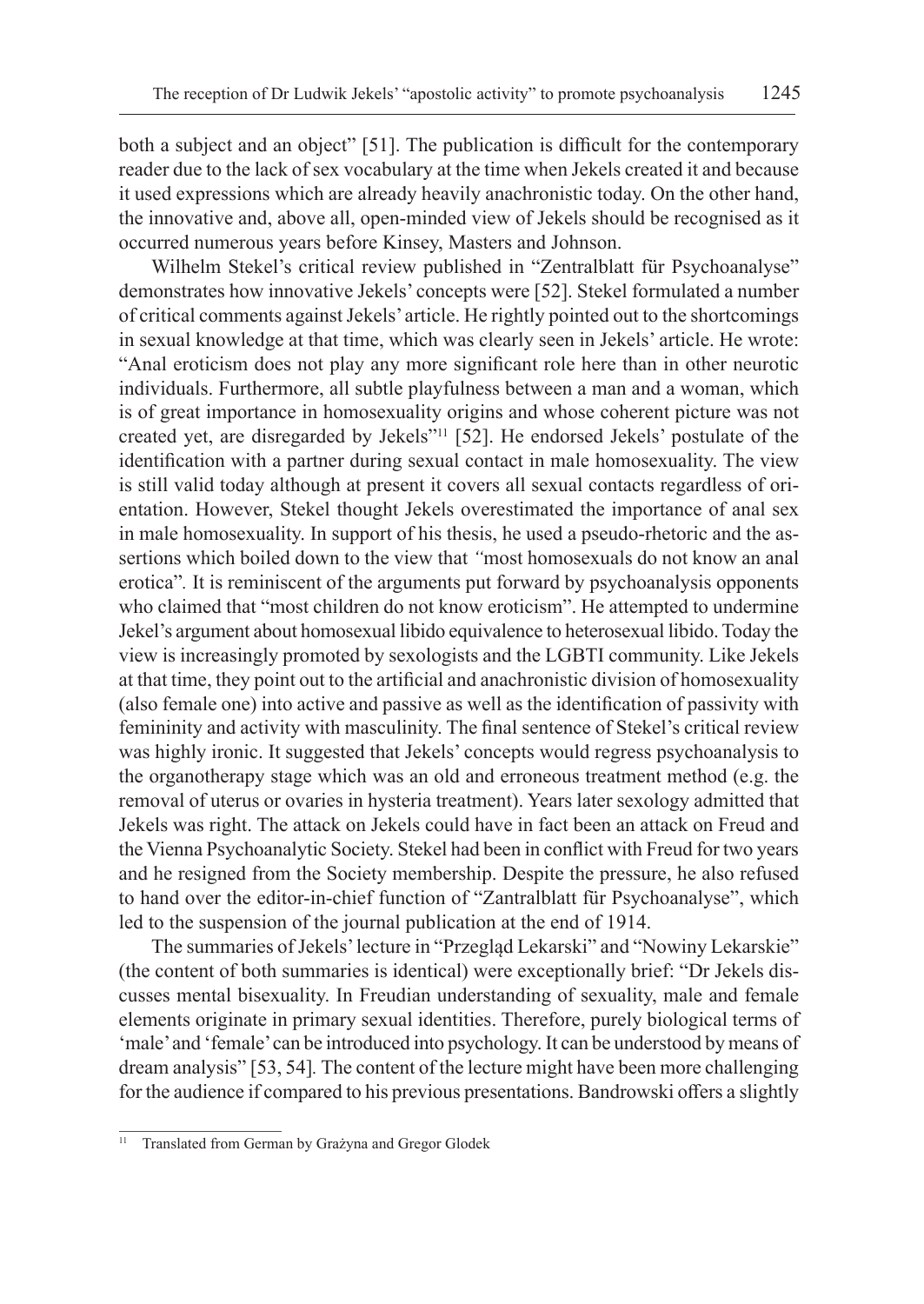more extensive summary of the presentation in "Ruch Filozoficzny" [50] but his views are in principle consistent with the previously reported summaries. The terms "male" and "female" are re-introduced without any references made to passive and active drives discussed in the article. It includes more information on the application of dream analysis to illustrate the psychological notions of "male" and "female." In dreams "the phenomena occur considerably intensified as sadism and masochism. Since a dream corresponds entirely to primary mental processes of childhood, it seems reasonable to conclude that the regular mental and sexual elements of male and female have an analogous origin" [50]. All summaries differ slightly content-wise from the published version, which may suggest that the paper was amended to some degree before its publication. The examples used by Jekels as illustrations of his claims were likely to have been removed. However, the footnote in the printed version clearly states that it is the lecture delivered at the Second Congress of Polish Neurologists in Krakow.

Jekels' presentation was a farewell to the role of "an apostle of psychoanalysis" in Poland. Interestingly, both the first and the last of Jekels' presentations in that role took place in Krakow. Owing to his efforts over the past years, psychoanalysis ceased to be a therapeutic method which was known only to a few individuals. Jekels' last presentation also heralded his evolution as a psychoanalyst. His earlier presentations depicted psychoanalysis tenets in an exceptionally accessible manner. This time Jekels' lecture was exclusively addressed to other psychoanalysts as for the first time he did not consider a varied level of expertise of the audience which attended the session. Jekels ceased to be solely a translator and a teacher of Freud's ideas which he was often criticised for in Poland. He demonstrated that he is somebody capable of developing those ideas. He also ventured into a polemic with Freud himself by claiming that he complements whatever the works of Freud and other psychoanalysts lack. He was no longer a Freud-absorbed disciple but an independently thinking psychoanalyst.

In the lively discussion which followed all the presentations in the psychoanalytical session, there are no other direct references to Jekels' lecture or other speakers. The discussion changed more into a debate on the position of psychoanalysis within medical sciences. The deliberations continued into the late afternoon hours and were chaired by Warsaw psychiatrist Dr Rafał Radziwiłłowicz, who mainly ran his private practice at that time. As "Kurier Warszawski" observed "the psychoanalytical method evoked the most contradictory views in physicians and psychologists. On the one hand, it has die-hard supporters but on the other hand it is faced with fierce opponents" [48]. Dr Jan Mazurkiewicz, the director of the Psychiatric Hospital in Kobierzyn, which was under construction at that time, definitely belonged to the group of opponents as he criticised psychoanalysis for "pansexuality" and "symbolism which allowed free explanations" [53, 54]. However, he also pointed out to the positive aspects of psychoanalysis such as psychic determinism and "a science of complexes which assists in explaining the content of disease symptoms (delusions, hallucinations, etc.)" [53, 54]. Mazurkiewicz's critical approach to psychoanalysis originated from his views on the aetiology of mental disorders and their treatment options. He expressed his views on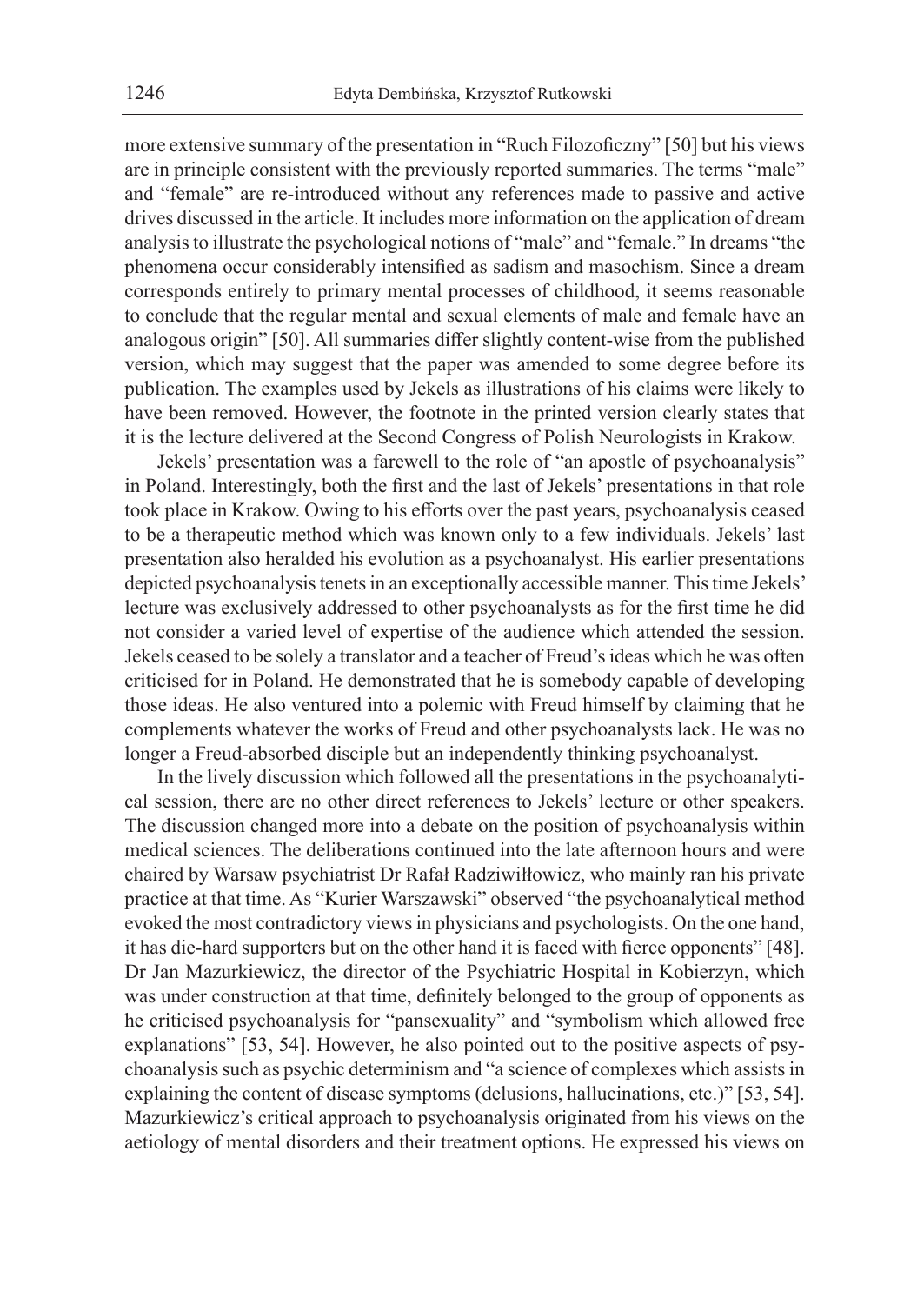that subject as follows: "Sexual deviations, like other pathological symptoms, result from the perverse activity of the nervous system. For these reasons there is no discussion about the complete cure of symptoms of psychological origin not only with the psychoanalytical method but with any method" [53, 54]. Mazurkiewicz's radical view on the capability of mental disorder treatment may be astonishing as it was expressed by a psychiatrist. Fortunately for this field of medicine he was wrong.

Likewise, other neurologists and psychiatrists expressed criticism of psychoanalysis. Dr Izydor Feuerstein (sometimes used the surname of Fajersztajn), a neurologist from Lviv, questioned psychoanalysis for its one-sided approach to the explanation of neurosis origins (obsession and phobia) which disregarded the susceptibility of persons who suffered from it [53, 54]. Dr Stefan Rosenthal's criticism (a Polish neurologist and psychiatrist then employed at the Psychiatric Clinic in Munich) related to the fact that although the application of psychoanalysis in psychiatry "might have explained the psychotic content, it blurred the threshold between neuroses and a group of early dementia diseases" [53, 54]. It was a very important statement which suggested the acceptance of the symbolic meaning of psychotic content (Jung) which is sometimes undauntingly undermined even today. The criticism was limited to the argument that since schizophrenia and neurosis have symbolic content, they are therefore disturbingly close.

Dr Antoni Mikulski, a Polish neurologist and psychiatrist, the head physician at the hospital in Kochanówka, argued that "none of Freud's claims may not be regarded yet as proven" as the effects of psychoanalytical psychotherapy "are very unstable" [53, 54]. Dr Jan Jarkowski, Dr Józef Babiński's associate in Paris, appreciated the value of psychoanalysis in "observing the mechanism of mental processes" [53, 54] but as Babiński's disciple he could not recognise its significance in the treatment of neuroses, and hysteria in particular. He agreed that psychoanalysis is capable of treatment but only by means of suggestion to which only hysterical patients are susceptible to. He also concluded that the existence of sexual complexes is very common in the population and is not related to neurotic symptoms. Professor Witold Rubczyński, a Polish philosopher and the head of the Ethics Department at the Jagiellonian University, argued in turn that "the beginnings of art and aesthetic cognition do not have any or just a few common elements with sexual ones" [53, 54]. He did not see any sexual aspects in children's demeanour and questioned the notion of psychic determinism introduced by psychoanalysis.

Dr Tadeusz Jaroszyński remained as a moderate critic of psychoanalysis. However, he gradually started to observe more benefits of it such as "the introduction of psychic determinism into neurology and psychiatry, the pursuit to examine subconscious mechanisms in healthy and sick individuals, establishing the relationship between melting moods and moral conflicts and the construction of a sick psyche along with the determination of dynamic forces in the mental system" [53, 54]. He was still critical of the sexuality theory and "the fantasticality of symbol interpretation" [53, 54]. He also maintained his previous conviction that the indications for psychoanalytical treatment are rare.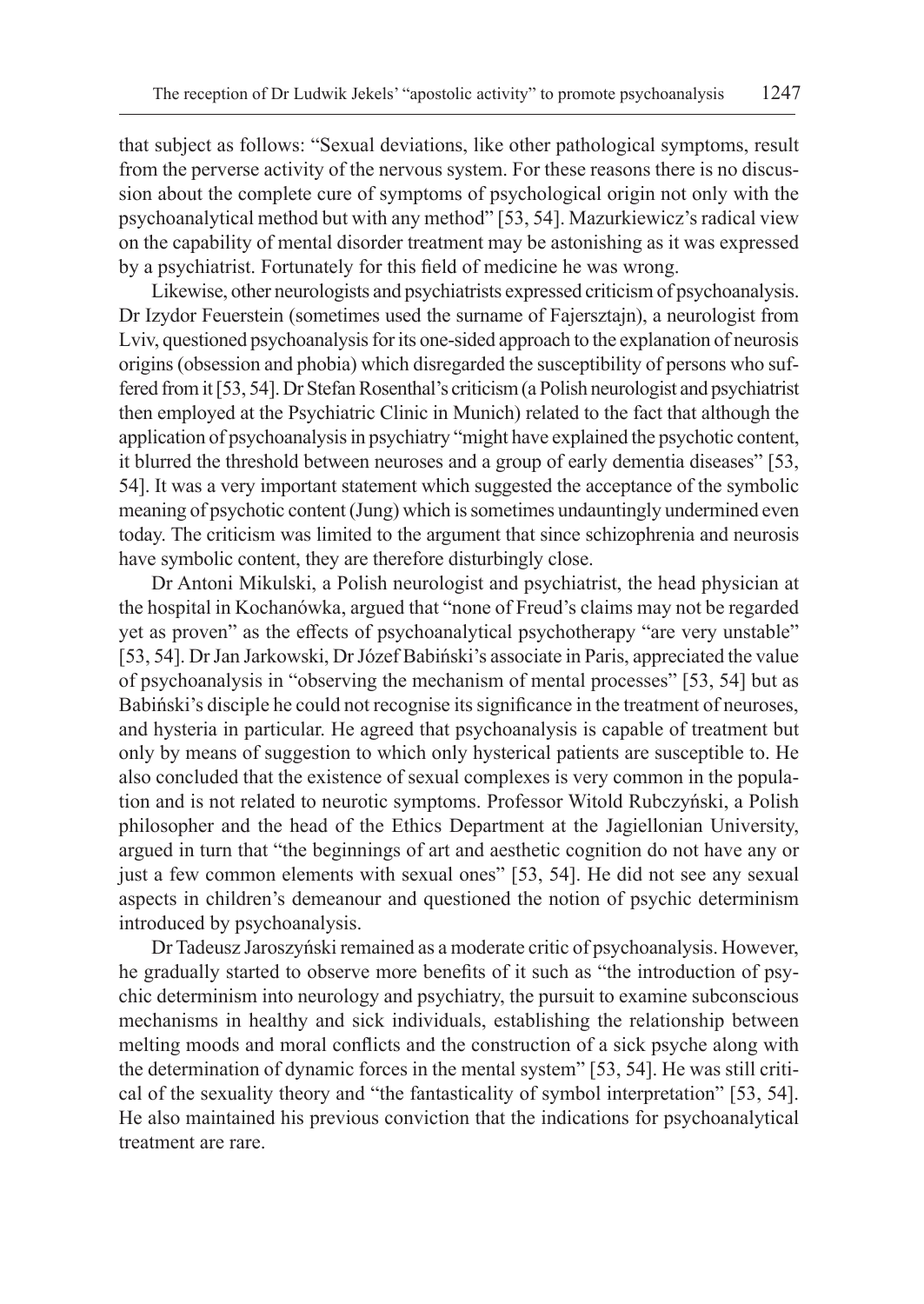Dr Maurycy Bornstein, the head physician of the psychiatric ward at the Orthodox Jewish Hospital at Czyste district in Warsaw, expressed his support for psychoanalysis. His views evolved from being initially moderately critical to demonstrating support of psychoanalysis. After World War I Bornstein became one of the most active promoters of psychoanalysis in Poland. He attributed "the psychoanalytical method with a great significance as it allowed to have insight into dark areas of pathological forms which were little known so far (compulsive thinking, anxiety disorders)" [53, 54] and it also "draws the attention to a sexual factor which releases early dementia" [53, 54]. In the view presented by the reviewer in "Kurier Warszawski" (the initials T. J. and the content of the report suggest that it was Dr Tadeusz Jaroszyński) Bornstein recommended psychoanalysis in "strict medical indications" [48], and in Bandrowski's view "he attributed good therapeutic results [to it] in special cases" [50].

Less data can be found about comments made by other psychoanalysis followers. Bandrowski reported only that "Dr L. Jekels, Dr J. Nelken and Dr H. Nunberg undermined the caveats expressed against the psychoanalytical method" [50]. "Przegląd Lekarski" and "Nowiny Lekarskie" offer very limited details regarding the views they expressed. Jekels reiterated the curative and preventative superiority of psychoanalysis over other psychotherapeutic methods due to "freeing the intellect from affective admixtures" [53, 54]. Nelken demonstrated to the audience the analogy between hysteria theories created by Babiński and Freud, which could serve as a response to Dr Jarkowski's arguments.

Jekels published the summary of the psychoanalytical session discussions in "Internationale Zeitschrift für ärztliche Psychoanalyse" [55]. However, it does not offer any new details and the part devoted to discussion is consistent with the reports from "Przegląd Lekarski" and "Nowiny Lekarskie." Curiously enough, Jekels reported on the majority of presentations including his own in the psychoanalytical session by means of just one sentence. He did not add any original commentary. His greatest focus was on Nunberg's presentation, which could suggest his more personal attitude to the speaker. Interestingly, it was Nunberg who recorded the reaction of the audience in the psychoanalytical session in a manner which was completely different from other reviewers. In his memoirs he wrote about the audience reaction to his presentation "Niespełnione życzenia według nauki Freuda" ("Unfulfilled wishes according to Freud's science"): "It is astonishing how well the presentation was received by the audience of neurologists, psychiatrists and psychologists who knew completely nothing about psychoanalysis" [26, p. 14]. It cannot be denied that his recollection was the wishful (nomen omen) falsification of memory related to both the positive reception of presentations and the complete ignorance of the audience.

Karol Irzykowski in the paper "Freud i freudyści" ("Freud and Freudians") offers a more realistic image of how the discussion went after the psychoanalytical session [56]. Irzykowski's account, which was deprived of any courteous tone present in all other reports, demonstrates that the discussion between the supporters and opponents of psychoanalysis was conducted in a very emotional tone. Irzykowski reported on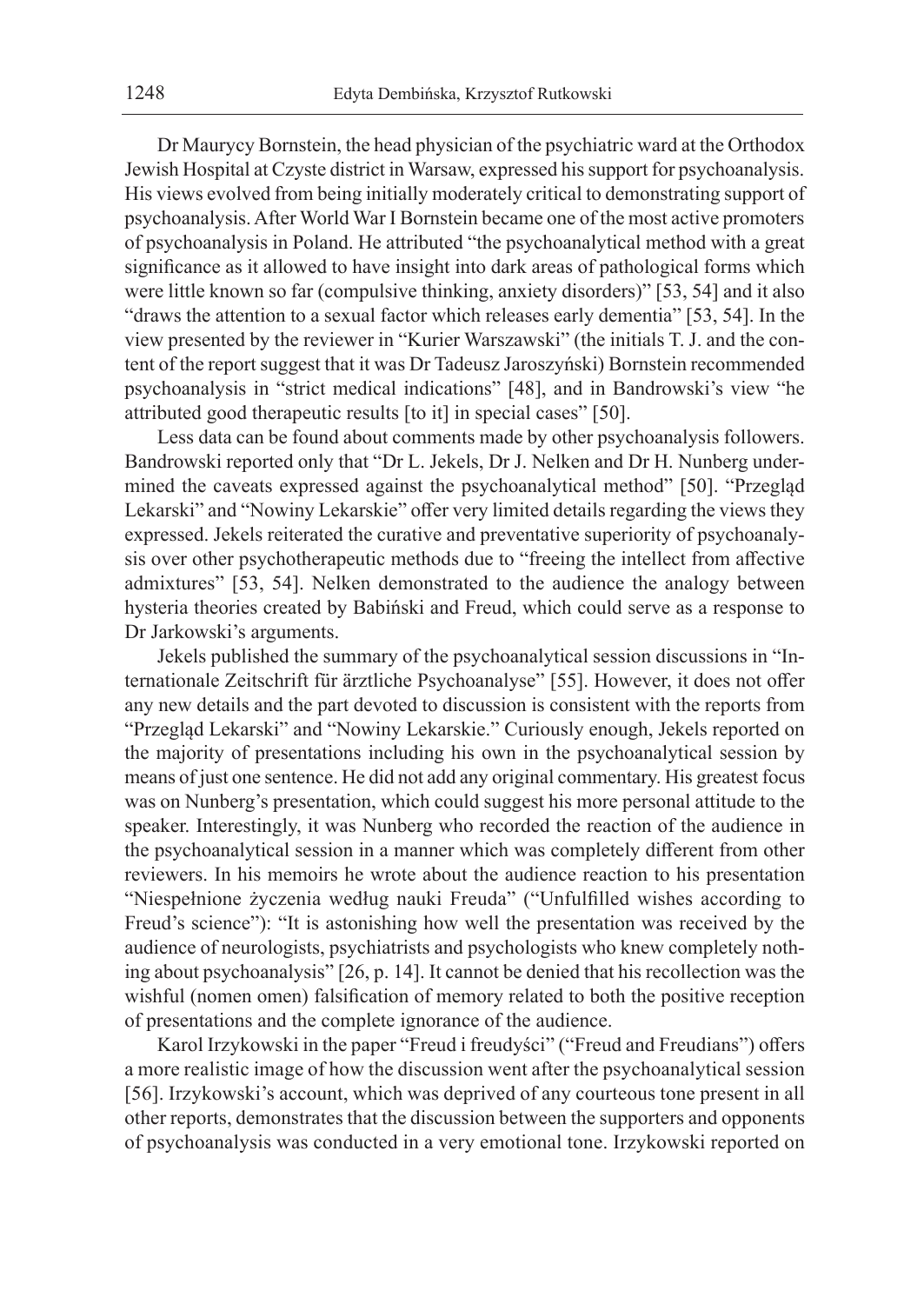the following situation: "When during one of the afternoon sessions Dr Jaroszyński briefly outlined the critique of Freud's theory and methods, Dr Nelken responded in such a sharp manner that Dr Radziwiłłowicz, who chaired the session, called on him twice to change the tone. At the second time he abstained from saying anything. Dr Jaroszyński also withdrew his retort and replied that the discussion was not conducted objectively. When the topic was exhausted, 'the majority' expressed gratitude to the chairman for chairing the discussion in an impartial way. Dr Nelken stood up and demonstratively expressed on behalf of the entire group thanks to Dr Goldflam, who was the chairman of the morning session" [56, p. 6]*.* The quoted passage suggests that Dr Radziwiłłowicz, who chaired the discussion, was biased and clearly favoured the views of psychoanalysis opponents who were dubbed as "the majority" by Irzykowski. It can explain why the voices of psychoanalysis supporters were scarce and recorded briefly when compared with the comments made by the opponents.

Based on the preserved reports, an incorrect conclusion that the discussion was dominated by the psychoanalysis opponents might be drawn. The views were almost exclusively expressed by physicians with the majority of opinions coming from psychiatrists and neurologists in that group. The arguments against psychoanalysis were more varied than those presented in 1909. Except for pansexuality and the freedom of symbol interpretation which were regularly raised, a lack of clear indications to apply psychoanalysis was observed. Even the psychoanalysis achievements such as the explanation of symptom content and origin, i.a. psychotic symptoms were used to question it. The medical community was not ready to accept the assumption that both a healthy psyche and a disordered one are governed by the same principles and that sexual conflicts might become the cause for neurotic and psychotic symptoms. No question about the decisive factors in developing a variety of symptoms as a result of similar conflicts was asked. Such a question would seem natural in the face of these findings. It was assumed a priori that psychoanalysis must be wrong. Such a view resulted predominantly from the excessive attachment to other theories related to the origin and treatment of mental disorders. Another significant aspect was the fact that there was no possibility of expressing views freely by psychoanalysis supporters. The discussion was led in such a way so that the persons who were not familiar with the subject would reject psychoanalysis under the pressure of the majority.

The impact of the congress on the development of the Polish psychoanalysis was surprising. On the one hand, strong voices from medical circles were heard that psychoanalysis failed to become a therapeutic method in medicine. Shortly after the congress Dr Chłapowski argued that "the final outcome of the discussion was not convincing for everyone" [48], whereas Dr Sycianko (who still demonstrated interest in psychoanalysis in 1909) claimed that psychoanalysis "suffered a defeat in Krakow as it can be concluded from the discussion" [48]. On the other hand, the medical professionals also offered more balanced views which were reflective of contemporary opinions that maintained that psychoanalysis is one of numerous methods "applied by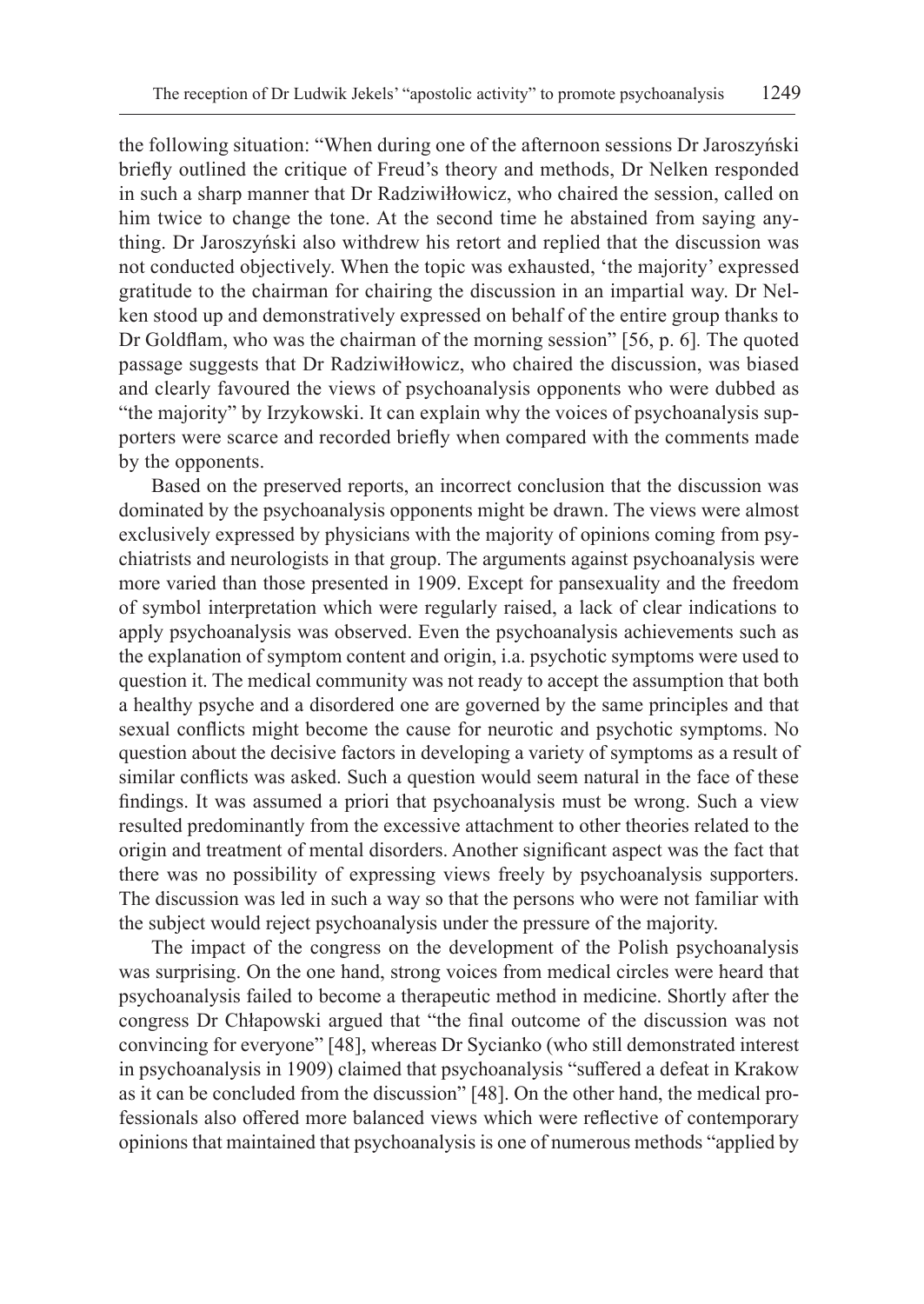psychotherapist doctors" and the qualification to a specific psychotherapeutic method depends on individual needs of a patient [49]. The congress summaries including the psychoanalytical session were published in major dailies in Krakow, Lviv and Warsaw as well as in medical and philosophical journals.

The positive consequence of the congress was the occurrence of high number of publications on psychoanalysis, both those expressing genuine admiration and critical ones. The presentations of most speakers in the psychoanalytic session were published in serious medical journals ("Neurologia Polska", "Przegląd Lekarski"), philosophical journals ("Przegląd Filozoficzny") and psychoanalytical journals ("Internationale Zeitschrift für ärztliche Psychoanalyse"). De Beaurain and Karpińska might have been encouraged to send the papers to the last journal by Jekels himself. In his congress report Jekels announced the publication of Beaurain's presentation "in extenso" [55]. The changes were commonly observed as early as in 1913 when Karol Irzykowski argued that "the number of 'Freudians' understood as 'Freudianism' followers is growing. They are here as well and we have a Polish psychoanalytical journal, too" [57]. Unfortunately, it was impossible to establish which journal he was referring to. The interest in psychoanalysis was growing so much that it made some psychiatrists anxious. Professor Mikulski who participated in the discussion as a psychoanalysis opponent argued after some years that "in 1912 the [psychoanalytical] offence on Poland started" [58, p. 85]. An anti-Semitic motive was observed in Mikulski's comment that "It is Jews who predominantly spread psychoanalysis" [58]. Having analysed the source materials from the time before World War I, it seems that it was an isolated view. Anti-Semitism did not play a major role in the opposition which medical groups demonstrated towards psychoanalysis and Jekels' activity. It was subject to criticism from both Poles and Jews and the main argument behind the critique was the significance given to human sexuality by psychoanalysis. Similar reception of psychoanalysis could be observed in other European countries.

Jekels' activity in the promotion of psychoanalysis in Poland was also observed in 1913 when Freud's "Psychopathology of Everyday Life" translated by Ludwik Jekels and Helena Ivanka was published [59]. The aims of the translators were outlined in the preface: "We had an eye for our nation not to be left behind other nations such as English, Russian, Dutch and Hungarian ones in which the entire series of translations of works by the author [Freud] suggest a great interest in the breakthrough and dynamically spreading science" [59, p. VII]. The translation was again addressed to the wider audience not limited to medical professionals only. They probably considered the comments from previous reviews and the translators asked the readers to be indulgent in terminology judgement: "For our justification we remind that it is about a new science. Therefore, new terms and auxiliary imaginings for which terminology is yet to be created. Considering this, we ask for indulgence" [59, p. VIII]. The review of the translation by Leopold Wołowicz (a philosopher and psychologist, a representative of the Lviv School of Psychology, employed as a pre-secondary school teacher), was published in 1914 in the monthly "Książka" [60]. Wołowicz knew Jekels' earlier works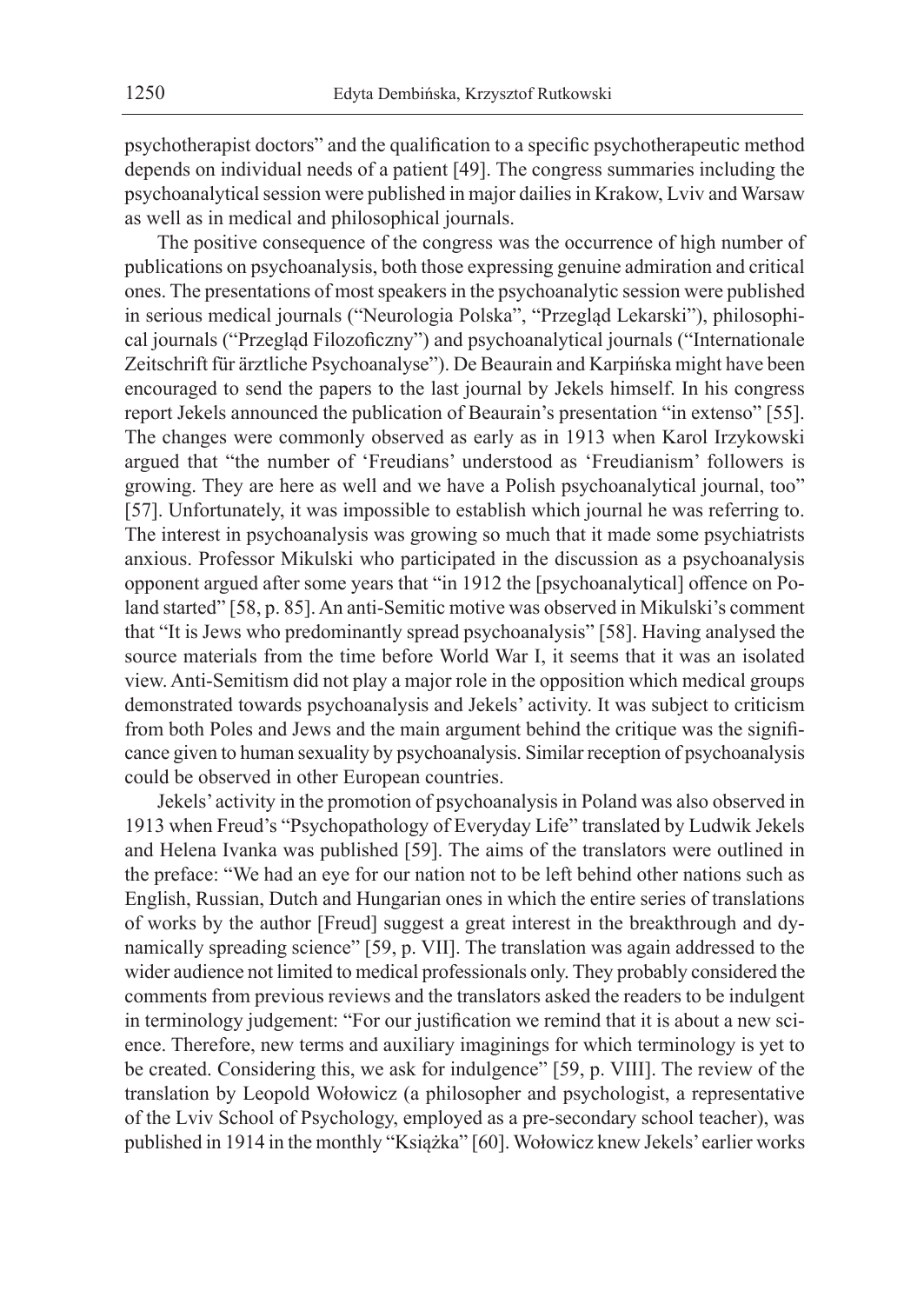well and despite criticism he recommended that those with interest in psychoanalysis should get familiar with them. He described Jekels in slightly ironic terms calling him an "ardent Polish follower of Freudianism" [61, p. 7]. In the review he wrote that "I cannot justify the editing which was very careless. Printing errors which are not 'symptomatic' are too numerous. One cannot agree with many sentence structures and the newly coined terms used (...)" [60, p. 15]. The subsequent critique focused on punctuation, spelling mistakes and word inflections. At the same time, it is this review which reported on the readers' great interest in Freudian works ("Freud's works are sold out quickly" [60, p. 15]). Oblivious to his previous remarks, the author finally expressed hope that the translators will also publish "Interpretation of Dreams", which "would enable a wider circle of readers to get familiar with the views of the genius physician from Vienna" [60, p. 15]. All of that suggested that Jekels achieved what he aimed for as wide circles of Polish intelligentsia gained an interest in psychoanalytical theory and no critical publication could stop that process.

To sum up the period of Jekels' public activity between 1909 and 1912, Freud was fully right in the evaluation of Dr Jekels' work results. It is difficult to believe that only one person was responsible for all the achievements. Ludwik Jekels will be remembered in the history of Polish psychotherapy as the first psychoanalyst, the first translator of Freud's works which have been published with minor amendments to this day and the first Polish author of a book on psychoanalysis. Owing to the publications we can use numerous psychoanalytical terms which were translated by Jekels. His educational contribution in the form of lectures for physicians and wider audience should not be overlooked, too. The lectures offered among others the first case studies of patients who received psychoanalytical treatment. His activity led to the lively discussion on psychoanalysis not only in medical circles but also in philosophical, psychological, pedagogic and journalistic groups. It also led to the organisation of the first scientific session devoted to psychoanalysis in Poland. Jekels also prepared the ground for further development of psychoanalysis which occurred in the interwar period. Unfortunately, as is often the case with pioneering activities, Jekels' merits in paving the way for psychoanalysis were quickly forgotten by even the second generation of psychoanalysts working in the interwar period (e.g. Gustav Bychowski). It happened perhaps because Jekels sternly approached his accomplishments and relocated to Vienna with a sense of loneliness and defeat. The disappointment with the reaction of the Polish medical community referred to as "the scorn and professors' ridicule directed at Freud", made him stop believing that "scientific work under such conditions would be appreciated as a contribution to the development of the new science" [62, p. 434]. He was convinced that staying in Poland would be equivalent to professional isolation.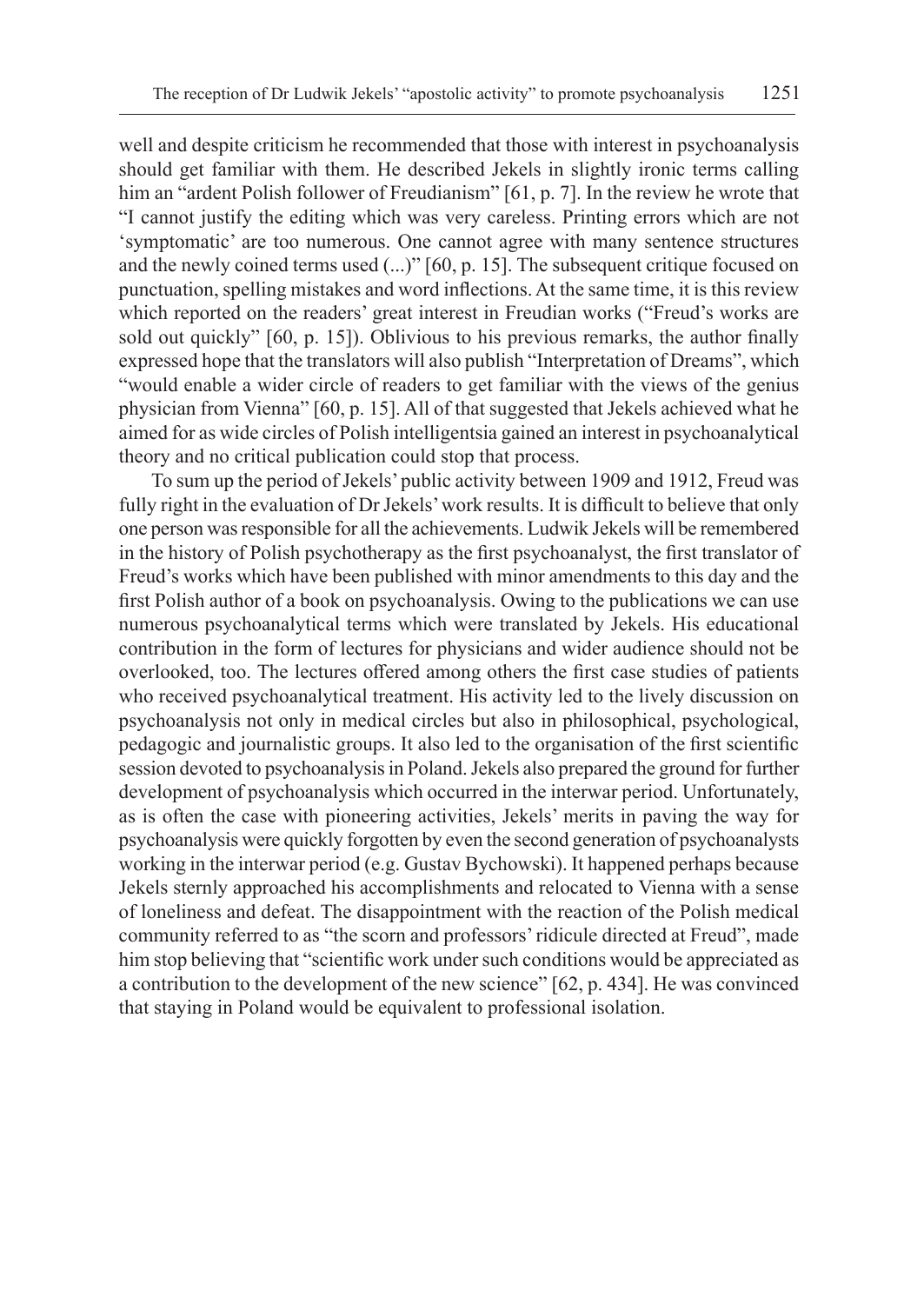#### **References**

- 1. Freud S. Letter from Sigmund Freud to Ludwig Jekels, December 5, 1911. Washington, DC: Sigmund Freud Papers: General Correspondence, 1871–1996; Jekels, Ludwig; Photocopies, 1909–1917; mss39990, box 30; Manuscript Division; Library of Congress.
- 2. Freud Z. *O psychoanalizie.* Lwów: Altenberg; 1911.
- 3. Freud S. Brief von Sigmund Freud an Ludwig Jekels, 7 April, 1911. In: Czarnecki BG. ed. *Ludwig Jekels (1867–1954) und die Anfänge der Psychoanalyse in Polen.* Tübingen: Eberhard Karls Universitat zu Tübingen; 2006. P. 87.
- 4. Ruch Filozoficzny. 1911; 1(5): 105.
- 5. Nowa Reforma. 15 May 1911; 30(220): 3.
- 6. Bandrowski B. *Sprawozdania. Zygmunt Freud Prof. Dr. O psychoanalizie.* Ruch Filozoficzny 1912; 2(7): 125–126.
- 7. Bandrowski B. *I Międzynarodowy Zjazd Pedologiczny.* Ruch Filozoficzny 1911; 1(9): 203–204.
- 8. *Wykłady, odczyty, referaty. Polskie Towarzystwo Filozoficzne.* Ruch Filozoficzny 1912; 2(7): 139.
- 9. Dunin W. *Piśmiennictwo. Prof. Dr Zygmunt Freud. O psychoanalizie.* Biblioteka Warszawska 1913; 4(292): 377–379.
- 10. Dattner B. *Varia.* Zentralblatt für Psychoanalyse 1911; 1(7/8): 376.
- 11. Stögbauer A. *Z drogi ku tajniom duszy (I).* Kurier Lwowski. 11 Feb 1912; 30(66): 2.
- 12. Stögbauer A. *Z drogi ku tajniom duszy (II).* Kurier Lwowski. 13 Feb 1912; 30(68): 2.
- 13. Stögbauer A. *Z drogi ku tajniom duszy (III).* Kurier Lwowski. 14 Feb 1912; 30(70): 2.
- 14. Nowa Reforma. 28 April 1911; 30(192): 2.
- 15. *Wykłady, odczyty, referaty.* Ruch Filozoficzny 1911; 1(7): 158.
- 16. *We Lwowie. Wykłady o psychoanalizie.* Kurier Lwowski. 19 May 1911; 39(228): 4.
- 17. *We Lwowie. Wykłady o psychoanalizie.* Kurier Lwowski. 21 May 1911; 39(232): 2.
- 18. Jekels L. Letter from Ludwig Jekels to Sigmund Freud, May 29, 1911. Washington, DC: Sigmund Freud Papers: General Correspondence, 1871–1996; Jekels, Ludwig; Originals, 1909–1911, 1924; mss39990, box 30; Manuscript Division; Library of Congress.
- 19. Jekels L. *Szkic psychoanalizy Freuda.* Lwów: Polskie Towarzystwo Nakładowe; 1912.
- 20. *Księga pamiątkowa XI Zjazdu Lekarzy i Przyrodników Polskich w Krakowie 18–22 lipca 1911.* Kraków: Komitet Gospodarczy; 1911.
- 21. *Aus Vereinen und Versammlungen. Aus der IX. Versammlung polnischer Ärzte und Naturforsecher. Neurologische Sektion.* Zentralblatt für Psychoanlayse. 1913; 2(1): 54–55.
- 22. Lusek J. *Hermann Joseph Hinterstoisser (1861–1932) dyrektor Szpitala Śląskiego w Cieszynie.* Acta Medicorum Polonorum 2013; 3(1): 3–11.
- 23. Brożek K. *Polscy lekarze na Śląsku Cieszyńskim na przełomie XIX i XX wieku (do 1920 r.).*  Medycyna Nowożytna 2002; 9(1/2): 85–109.
- 24. Bogus M. *Nauczyciele szkół ludowych Śląska Cieszyńskiego w XIX i na początku XX wieku – uwarunkowania prawne i zawodowe.* Czeski Cieszyn, Częstochowa: Wydawnictwo im. Stanisława Podobińskiego Akademii im. Jana Długosza w Częstochowie; 2013.
- 25. Lista uczestników. Dziennik XI Zjazdu Lekarzy i Przyrodników Polskich w Krakowie. 1911; 11(2): 13.
- 26. Nunberg H. *Memoirs. Recollections, ideas, reflections.* New York: The Psychoanalytic Reaserch and Development Fund; 1969.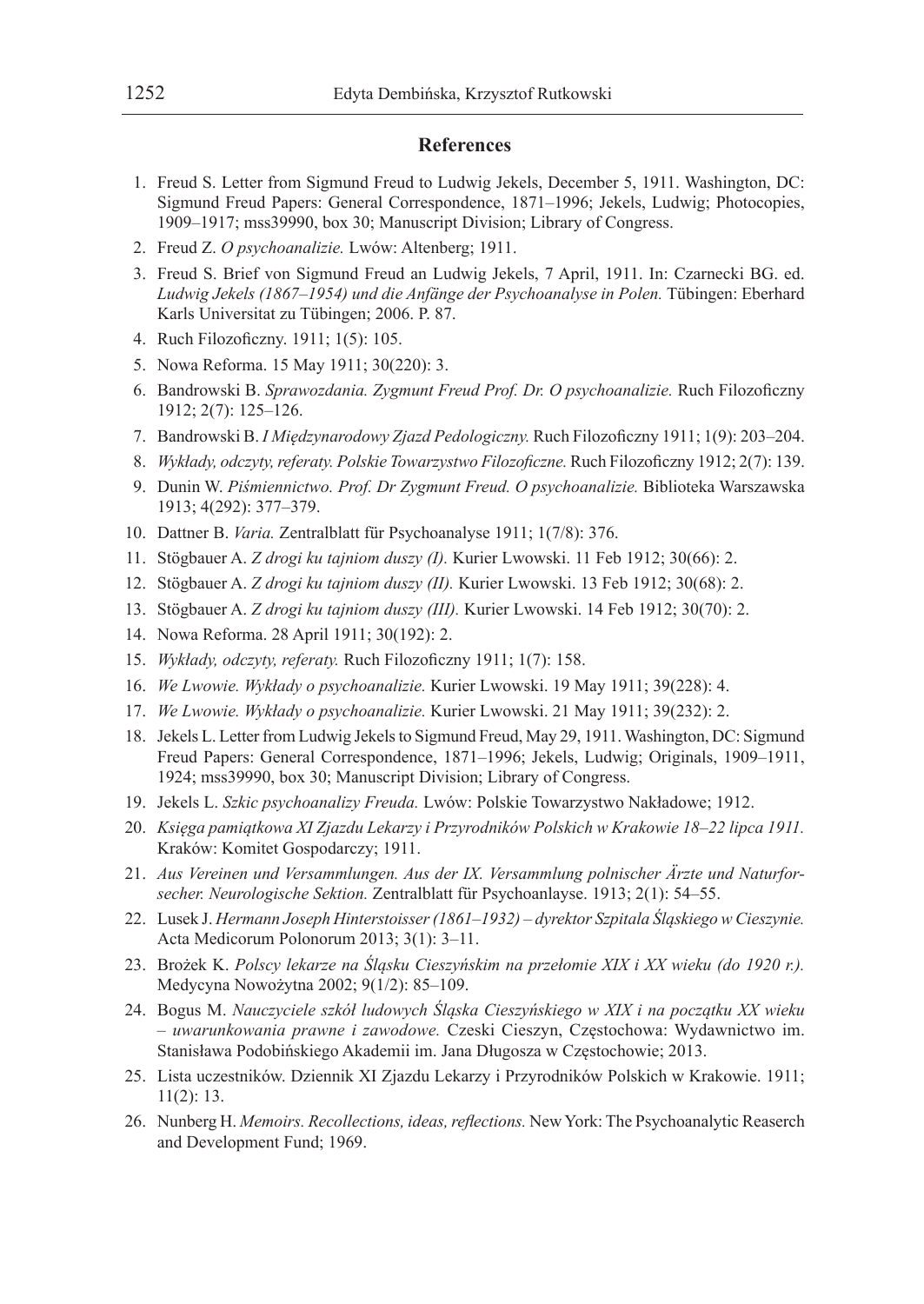- 27. *Posiedzenie lekarzy ambulatorium Kliniki Neurologiczno-Psychiatrycznej Uniw. Jagiell. wKrakowie. Posiedzenie dnia 7.XI.1911 r.* Przegląd Lekarski. 1912; 51(2): 42–43.
- 28. Nunberg H, Federn E. ed. *Minutes of the Vienna Psychoanalytic Society,* Vol. III*: 1910–1911.* New York: International Universities Press, Inc.; 1974.
- 29. *Korrespondenzblatt der Internationalen Psychoanalytischen Vereinigung. Bericht über den III. Psychoanalytischen Kongreß in Weimar am 21. und 22. September 1911 im Hotel Erbprinz.* Zentralblatt für Psychoanlayse. 1912; 2(4): 231–237.
- 30. Freud S. Brief von Sigmund Freud an Ludwig Jekels, 5 Dezember, 1911. In: Czarnecki BG. ed. *Ludwig Jekels (1867–1954) und die Anfänge der Psychoanalyse in Polen.* Tübingen: Eberhard Karls Universitat zu Tübingen; 2006. P. 87.
- 31. Dembińska E, Rutkowski K. *Rozwój psychoterapii jako metody leczenia zaburzeń psychicznych na Uniwersytecie Jagiellońskim i w Krakowie do wybuchu I wojny światowej.* Psychiatr. Pol. 2016; 50(1): 247–259.
- 32. Sikorski. *Towarzystwo Lekarskie Krakowskie, posiedzenie z dnia 28 lutego 1912 r.* Przegląd Lekarski 1912; 51(13): 245.
- 33. Sikorski. *Towarzystwo Lekarskie Krakowskie, posiedzenie z dnia 6 marca 1912 r.* Przegląd Lekarski 1912; 51(14): 258–259.
- 34. Bandrowski B. *Sprawozdania. Jekels Ludwik Dr. Szkic psychoanalizy Freuda.* Ruch Filozoficzny 1912; 2(7): 126.
- 35. Dattner B. *Referate und Kritiken. Dr. Ludwik Jekels. Szkic psychoanalizy Freuda.* Zentralblatt für Psychoanalyse 1912; 2(10/11): 612.
- 36. Błachowski S. *Problem świadomości u Freuda.* Ruch Filozoficzny 1912; 2(10): 205–208.
- 37. *Literatura i sztuka. Ruch Filozoficzny.* Kurier Lwowski. 19 December 1912; 30(585): 6–7.
- 38. Freud S. Brief von Sigmund Freud an Ludwig Jekels, 11 März, 1912. In: Czarnecki BG. ed. *Ludwig Jekels (1867–1954) und die Anfänge der Psychoanalyse in Polen.* Tübingen: Eberhard Karls Universitat zu Tübingen; 2006. P. 88.
- 39. Reklama prasowa Sanatorium w Bystrej. Nowa Gazeta. 25 August 1912; 7(389): 8.
- 40. Freud S. Letter from Sigmund Freud to Sabina Spielrain, August 20, 1912. In: Carotenuto A. *A secret symmetry. Sabina Spielrain between Jung and Freud.* London–Melbourne–Henley: Routlege & Kegan Paul; 1984. P. 116.
- 41. Der Bautechniker. 1912; 32(36): 894.
- 42. May U. *Freud's patient calendars: 17 analysts in analysis with Freud (1910–1920).* Psychoanal. Hist. 2007; 9(2): 153–200.
- 43. Nunberg H, Federn E. ed. *Minutes of the Vienna Psychoanalytic Society,* Vol. IV: 1912–1918. New York: International Universities Press, Inc.; 1975. P. 138–139.
- 44. Jekels L. *Zur Psychopathologie des Alltagslebens. Ein Fall von Versprechen.* Internationale Zeitschrift für ärztliche Psychoanalyse 1913; 1(3): 258–260.
- 45. Jekels L. Recollections of Freud (n.d.). Washington, DC: Sigmund Freud Papers: Interviews and Recollections, 1914–1998, Set A, 1914–1998, mss39990, box 124; Manuscript Division; Library of Congress.
- 46. Voks. *Z rozwoju nauki polskiej. Zjazd grudniowy.* Świat. 27 April 1912; 7(17): 5–6.
- 47. *Zjazd Neurologów, Psychiatrów i Psychologów Polskich.* Kosmos 1912; 37(10–12): 750–751.
- 48. J.T. *II-gi Zjazd Neurologów, Psychiatrów i Psychologów Polskich.* Kurier Warszawski. 27 December 1912; 92(357).